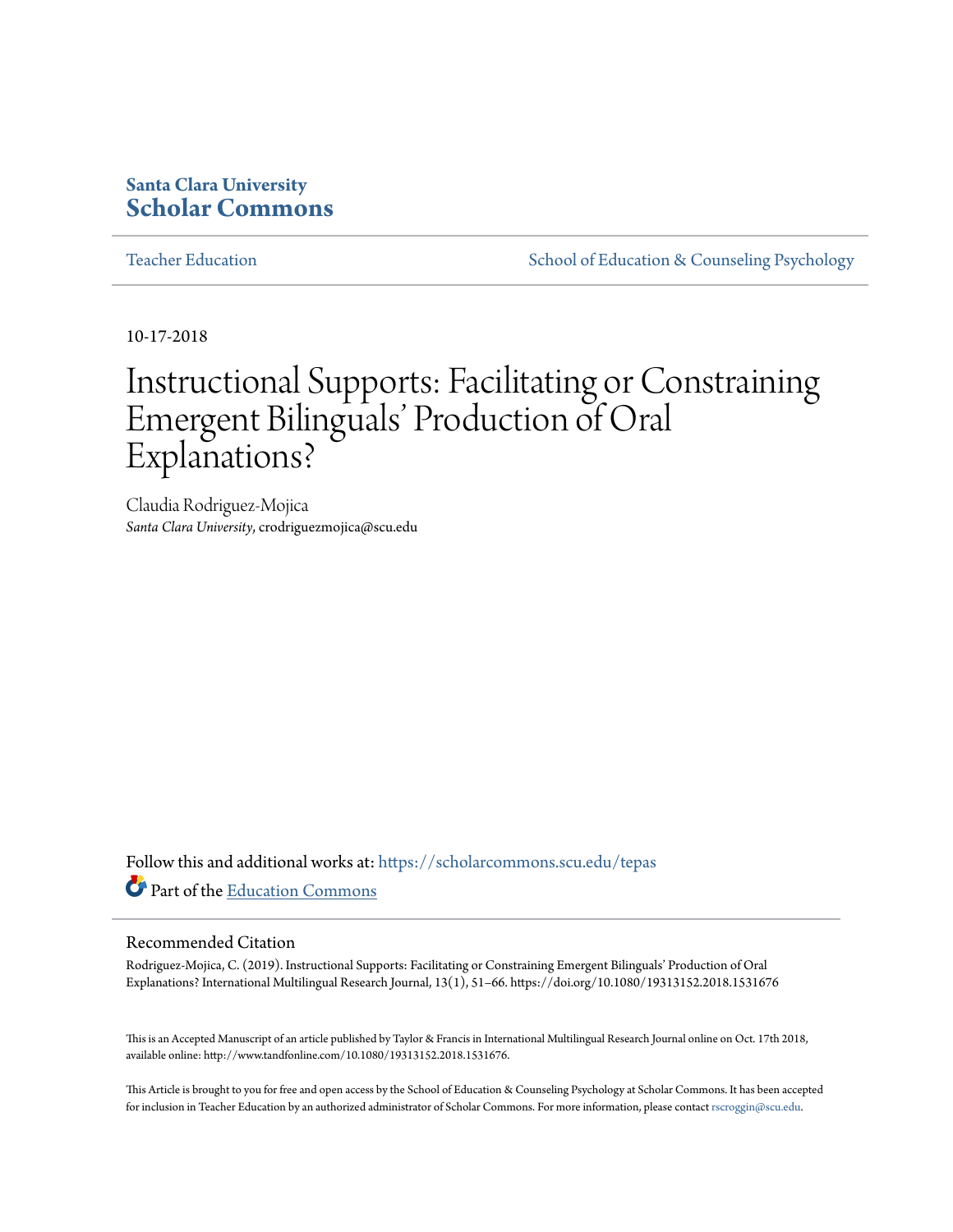# **Instructional Supports: Facilitating or Constraining Emergent Bilinguals' Production of Oral Explanations?**

# **Abstract**

This qualitative study examined how specific instructional supports intended to scaffold emergent bilinguals' oral production of explanations and descriptions facilitated or constrained students' attempts to explain. Findings demonstrate that explanations were very rarely produced, and when they were produced, the explanations were not particularly informative. Furthermore, the teachers' attempts to support emergent bilingual talk via sentence starters, guiding questions and rephrasing questions inadvertently undermined the students' attempts to explain and describe.

Key words: emergent bilinguals, English learners, instructional scaffolds, language arts, classroom discourse

Word count: 9139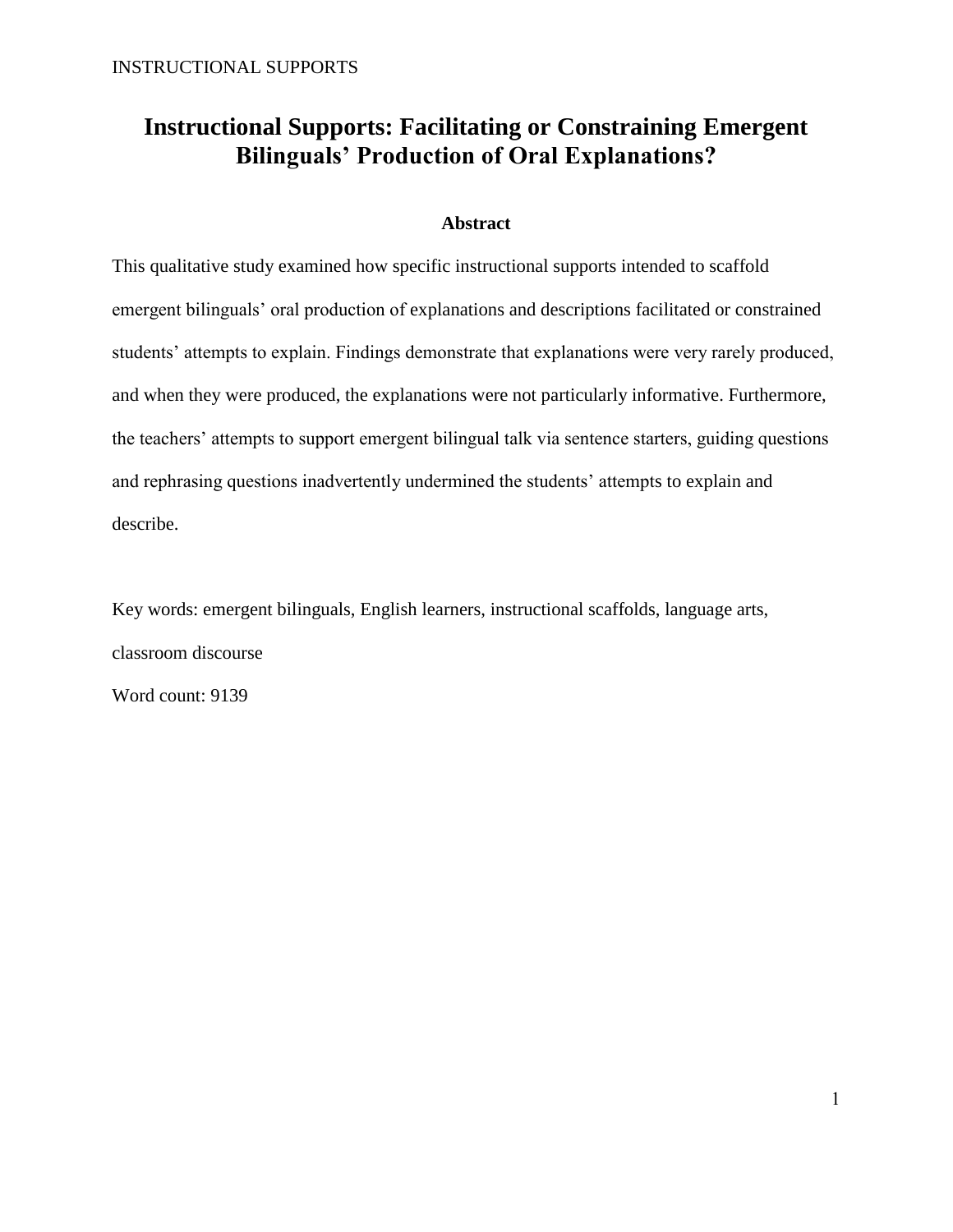$\overline{\phantom{a}}$ 

Students are expected to use language to express their own ideas, and challenge and build on the ideas of others as they work independently and collaboratively. Engaging in one-on-one, group and whole class discussions or oral presentations with different audiences call for different interactional and language norms with which students acquiring English may be unfamiliar (A. K. Kibler, Walqui, & Bunch, 2015). Teachers often provide structures (sentence starters, graphic organizers, etc.) aimed at facilitating the acquisition of interactional and language norms. Instructional supports may be especially important in the production of key communicative acts such as explanations.

Explanations prepare youth to think independently, explain their thinking and challenge and build on others' ideas. Furthermore, the Common Core State Standards (CCSS) adopted by many states in the United States make multiple references to explanations. CCSS for Reading: Literature 4.1, for example, states "Refer to details and examples in a text when *explaining* what the text says explicitly and when drawing inferences from the text (emphasis added)" (Common Core State Standards Initiative, 2014). Yet, Valdés, Capitelli and Alvarez (Valdés, Capitelli, & Alvarez, 2010) found that explanations were among the last language behaviors that emergent bilinguals (EBs<sup>1</sup>) produced over a three-year period, suggesting that explanations are one of the more difficult productive language behaviors for EBs. Many possible explanations exist for this difficulty. For example, perhaps explanations require more advanced levels of English proficiency or EBs are afforded only infrequent opportunities to explain concepts in the classroom.

<sup>&</sup>lt;sup>1</sup> I use the term "emergent bilingual" in place of "English learner". In some cases, I use "English learner" to highlight the term the school, state department of education or a specific research study used to describe the students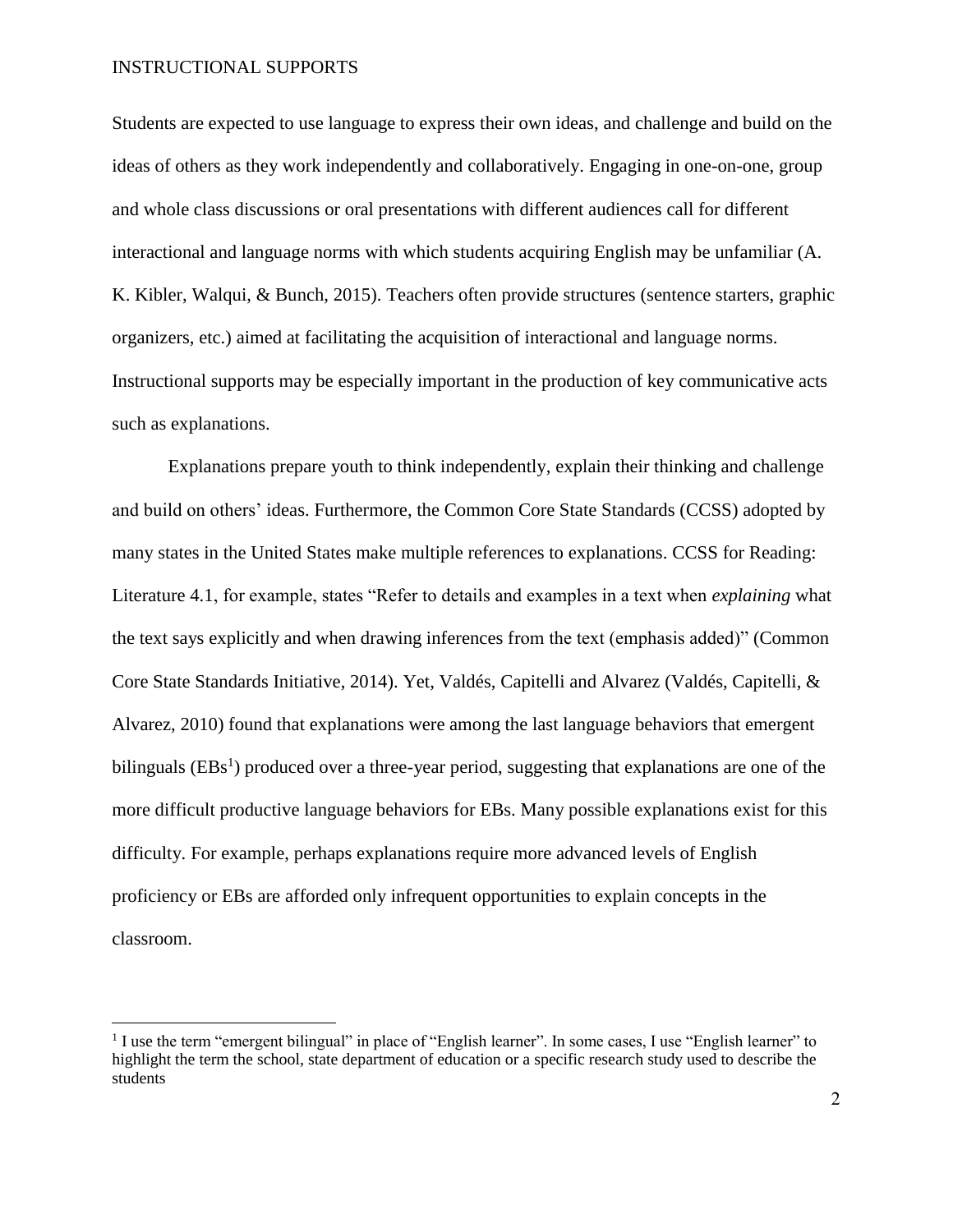In this article, I focus on explanations produced by fourth grade EBs in communication with their language arts teacher and how their teacher supports their production. The central question guiding this study is *how do specific instructional supports facilitate or constrain EB's oral production of explanations in Language Arts?* Explanations are a specific type of speech act and occur in academic and non-academic settings. I focus exclusively on speech acts occurring in the classroom and refer to how the children use language (e.g., explain, describe, disagree) while engaging in academic tasks as academic speech acts (Rodriguez-Mojica, 2018 for a detailed discussion of academic speech acts). It is important to note that there is disagreement about what counts as academic language (Bunch, 2014; Rolstad, 2017; Wiley & Rolstad, 2014). I view the language students use to communicate their understanding of academic content as a legitimate form of academic communication. As such, I understand any speech acts produced as students engaged in academic tasks as academic speech acts. I focus on EB – teacher communication because the language teachers encounter EBs using likely contributes to their understanding of EBs' language proficiency and understanding of academic content.

Recent work has emphasized the misuse of the term *explanation* and other speech acts in academic discourse, such as *description* and, in science, *argumentation* (Berland & McNeill, 2012; Osborne & Patterson, 2011). Osborne and Patterson explain, "When two linguistic features are conflated, the outcome is confusion in the mind of the teacher and student. Lacking a welldefined intellectual construct students are in danger of confusing the goals of argument and explanation" (Osborne & Patterson, 2011, p. 636).

Is a similar clarification of *explanation* needed in Language Arts (LA)? Perhaps. Standard 4.1 introduced above does not explicitly ask students to describe, but a closer examination of the standard reveals that it may be asking students to both *explain* and *describe.*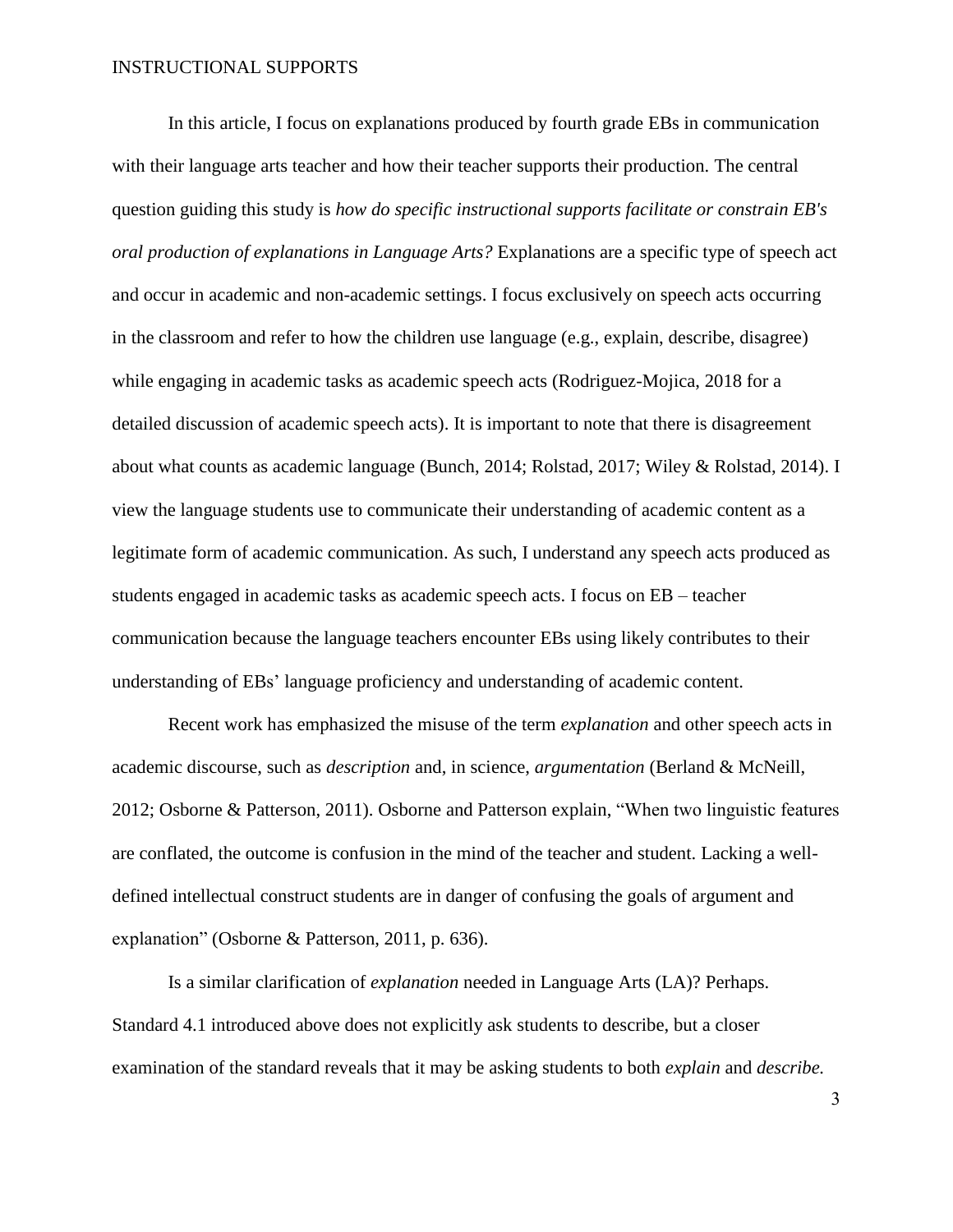Standard 4.1 states, "Refer to details and examples in a text when explaining what the text says explicitly," but do we *explain* what a text says or *describe* what a text says? One way to interpret Standard 4.1 is that students are expected to refer to details when telling or *describing* what the text says and *explain* how reasoning and evidence led them to a conclusion. That is, students first *describe* what a text says. Then, students may refer to textual evidence to *explain* their reasoning.

The term *explain* is commonly used in classrooms, learning standards and curriculum books. Perhaps because the word occurs so frequently, the exact meaning of the term is rarely investigated. Whereas literacy research has not yet explored explanations, science education has begun to specify the exact meaning of explanation. Therefore, I will begin my discussion of explanations by reviewing studies in science education. Then, I will discuss the pragmaticrhetorical theory of explanation that grounds my understanding of explaining in language arts and introduce the two types of explanations that will be the focus of this study. Finally, I will share the model of *instructional scaffolding* that provides a framework for understanding how the classroom teachers' use of instructional supports interacted with emergent bilinguals' production of explanations.

#### **Explaining in Science Education**

Over 20 years ago, Horwood (1988) stated that teachers and students perceive the terms *describe* and *explain* as bein*g* interchangeable in curriculum units and science tests. Sometimes *explain* is used as a substitute for *define,* as in "*explain* the term *extrinsic*;" at other times, it is used with describe as in "describe and explain the depletion region and junction field at a p-n junction" (Horwood, 1988, p. 44). This inconsistent use of the terms *explain* and *describe* may confuse children who are attempting to produce explanations and descriptions in the science classroom.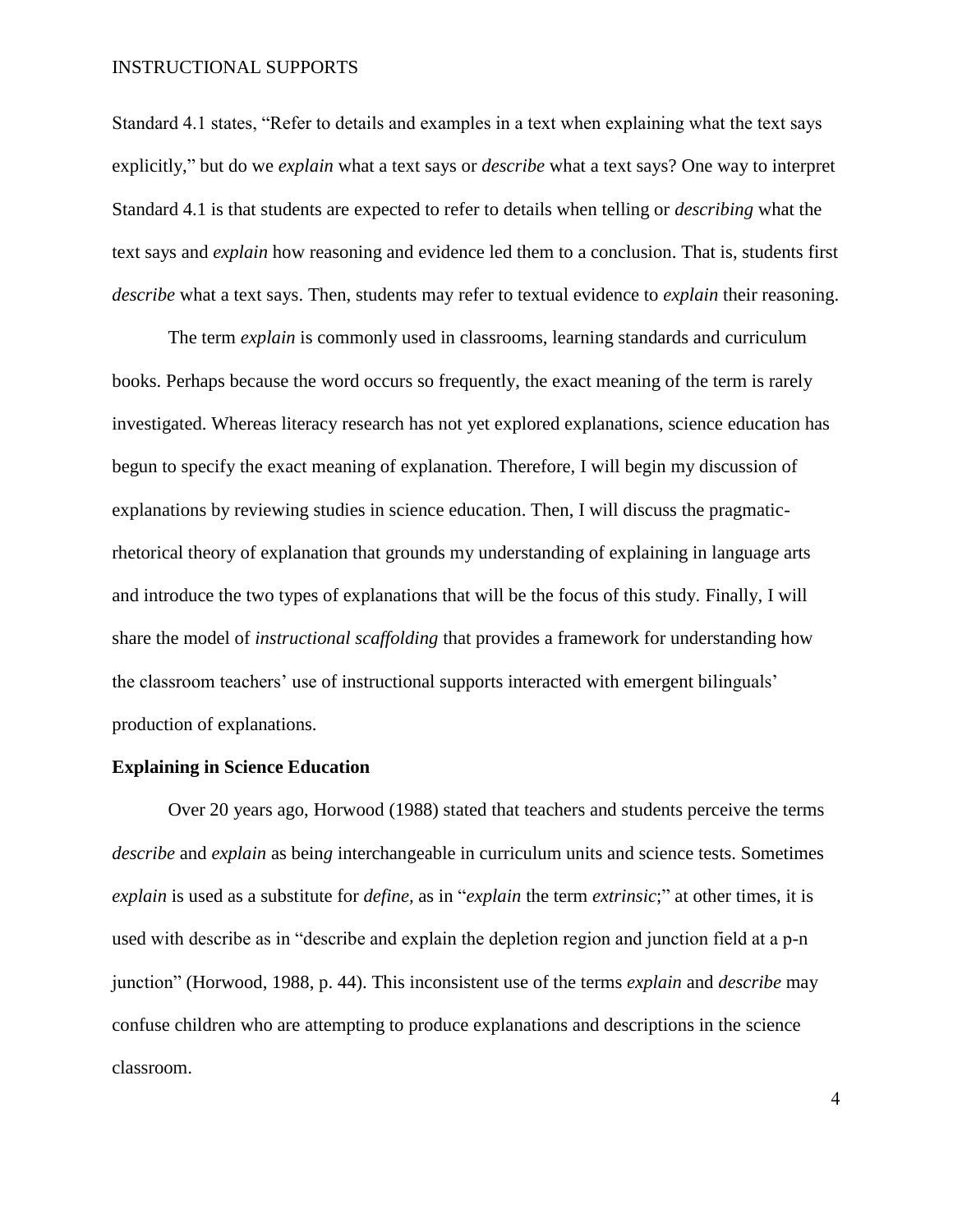In clarifying explanation in science education Osborne and Patterson (2011) provide the following distinction, "...explanations are driven not by the need to persuade or advance a claim to knowledge but by the desire to answer the question "Why?" (e.g., Why is the sky blue?). Driving the need for explanation is the presupposition that the phenomenon occurred (e.g., that some birds survived, the sky is blue or that it rained yesterday)—none of which are statements in need of evidence to establish their validity (Osborne & Patterson, 2011, p. 631)." Explanations in the science classroom attempt to answer a "why" question about a phenomenon that is not in doubt. Although attempts are being made to clarify what is meant by explanation in science education, there is disagreement about whether a clarification of terms is necessary in k-12 classrooms.

Berland and McNeill (2012) agree that explanation is often conflated with other terms and that the research community should arrive at a common understanding of terms, but they are not convinced that the distinction should be made clear to teachers and students. Berland and McNeill (2012) worry that emphasizing the distinction between explanation and argumentation will convey the message that each practice stands alone and mislead students to thinking that explanations are possible without argumentation. Instead of emphasizing distinctions, Berland and McNeill propose that commonalities be emphasized in order to show students how the terms support each other to build scientific understanding (Berland & McNeill, 2012). In a rebuttal, Osborne and Patterson (2012) maintain that learning how to distinguish between explanation and other scientific terms can still result in students making links between practices.

A study investigating fifth-graders' understanding of explanations, evidence and argumentation revealed that students had only a basic understanding of what *explain* meant in science class (McNeill, 2011). Following instruction on the scientific practice of argumentation,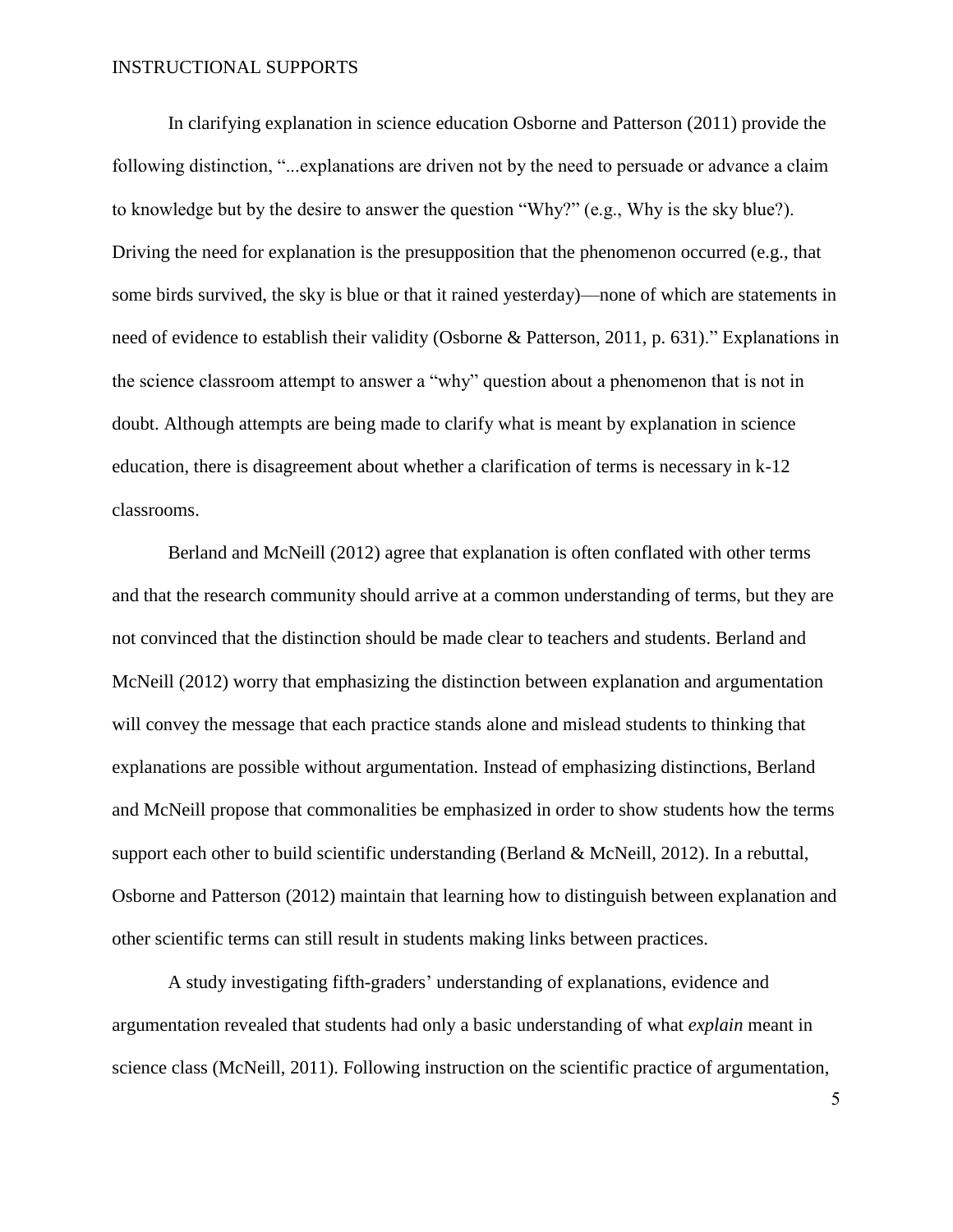however, the students' understanding of scientific practice, including explaining, became stronger (McNeill, 2011). Results from this study suggest that students' understanding of explanations *can* be developed through instruction. The fifth-graders in McNeill's study were primarily Latino students who spoke a language other than English, but McNeill did not provide information about whether the students were classified "English learners". If fifth-grade students who spoke a language other than English were confused about what it meant to explain in the science classroom, fourth-grade students identified as "English learners" may also be confused about the meaning of explanations in language arts.

#### **Theoretical Framework**

Below I discuss the framework that draws on conceptions of explanations and scaffolds to understand how specific instructional supports work to facilitate or constrain EBs' explanations in language arts.

# *The Pragmatic-Rhetorical Theory of Explanation*

The conception of *explanations* grounding this study is drawn from pragmatic-rhetorical theory of explanations from the philosophy of science. While various approaches are used to understand scientific explanations, the pragmatic-rhetorical theory is aligned with a comprehensive theory of language as a dynamic meaning-making process that shifts based on the context. According to Faye (2007), explanations are context-dependent, intentional, and goal-oriented communicative acts in response to a question about a topic about which the interlocutor lacks information. Intrinsic to explanations is the fact that the case to be explained is understood as having, in fact, occurred; therefore, the explanation supplies any missing information. Faye also identified two types of explanations: description-giving explanations and reason-giving explanations (2007). In short, description-giving explanations are responses to "how" and "what" questions, whereas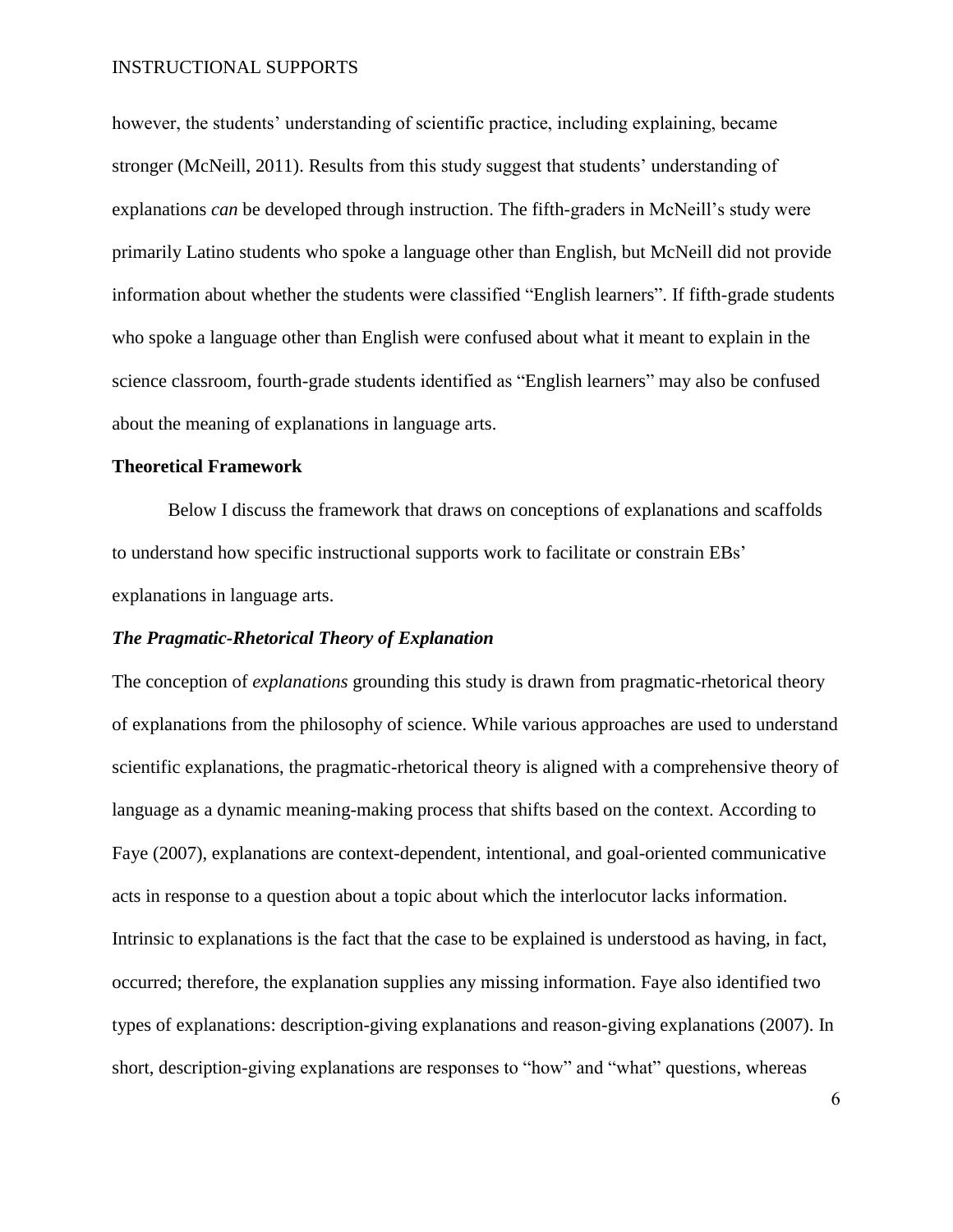reason-giving explanations are responses to "why" questions (Faye, 2007). As a result, description-giving explanations are different from descriptions because description-giving explanations attempt to answer a problem related to knowledge or to address the teacher's lack of information. Descriptions are simply accounts of someone or something that does not attempt to solve an epistemic puzzle. In other words, the person requesting the description already knows the information.

#### **Explaining in Language Arts**

The construct *explanation* used here is similar to that of Faye (2007) and Osborne and Patterson (2011). According to Faye (2007), explaining is attempting to answer a question that poses a problem related to knowledge that typically answers a "why," "what" or "how" question. To qualify as explanations in the language arts classroom, student talk must attempt to solve an epistemic problem by providing information that is unknown to the teacher. Following Faye (2007), I classified explanations into two categories: description-giving explanations and reasongiving explanations. A description-giving explanation describes something, but the account must be an interpretation of something that the interlocutor does not already know. For example, a student telling her teacher about ideas for an essay she has not yet written represents a description-giving explanation. The student is describing ideas for the essay before the teacher has read it. A reason-giving explanation responds to a "Why" question and attempts to solve the inquirer's problem related to knowledge. Following the previous example, the student communicating *why* she has selected a particular topic would be a reason-giving explanation.

It is important to note that the CCSS for language arts and literacy emphasize an interdisciplinary approach to language arts and literacy. The reading, writing, speaking, listening and language standards in the CCSS for language arts make explicit reference to science, social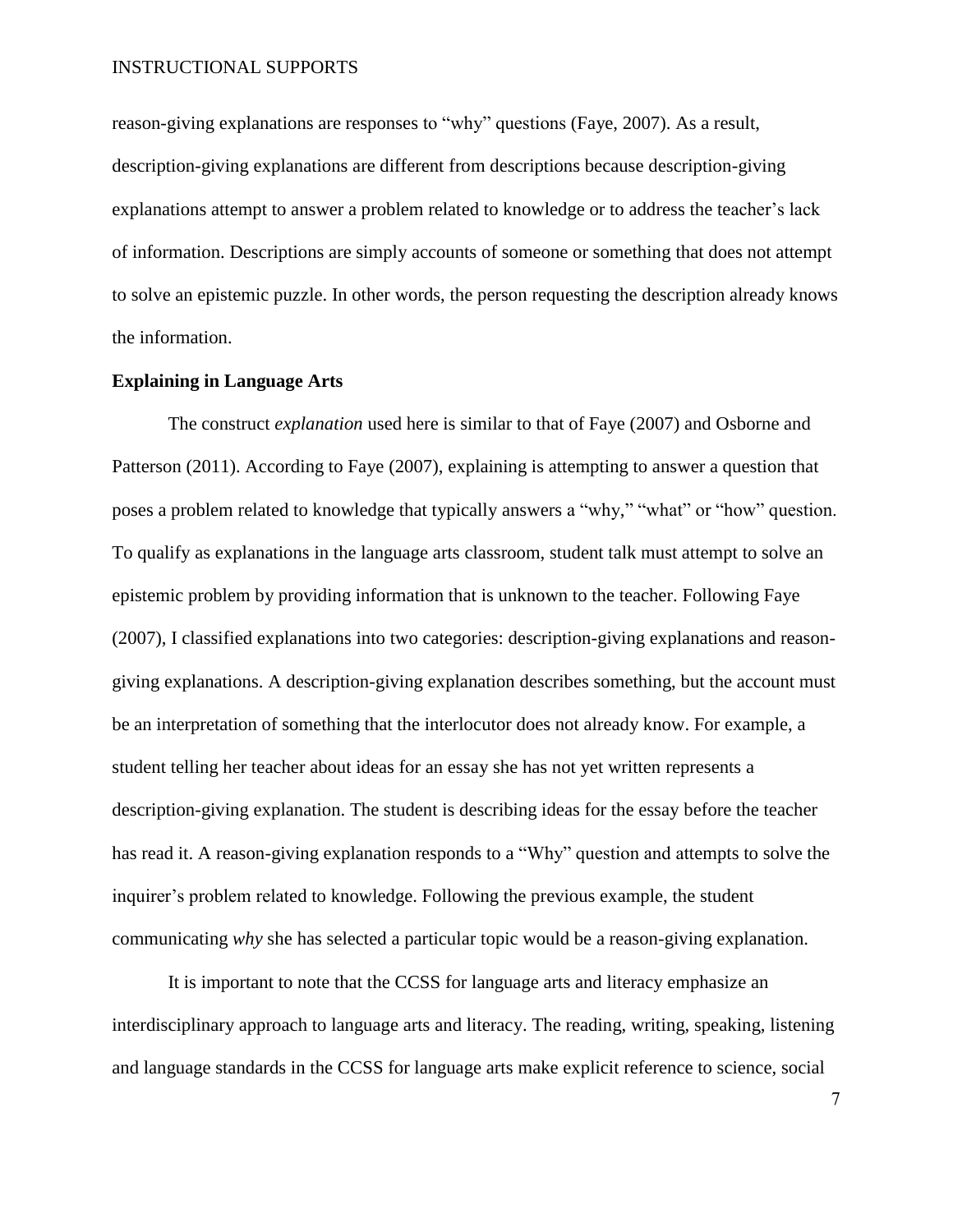studies and technical subjects. CCSS aligned language arts anthology texts include literature and informational texts from science, social studies and technical subjects. Students may discuss the structural elements of poems and scientific observations of fossils within the period designated for language arts. As a result, explanations in language arts include explanations specific to literature *and* scientific explanations.

#### **Scaffolding**

Scaffolding is a process in which a knowledgeable participant or "expert" forms supportive conditions that make it possible for a learner not only to take part in the activity, but also to expand what they currently know and can do (Donato, 1994, p. 40; Wood, Bruner, & Ross, 1976). Wood, Bruner and Ross (1976) identified six features in adult-child problem solving tasks: gaining learner interest, simplifying the task, motivating the learner to complete the task, highlighting the difference between what has been produced and "correct production," lessening stress and frustration and modeling how to perform the new skill. Although Wood and colleagues identified features of scaffolding in adult-child interactions, scaffolding can also occur among peers (A. Kibler, 2017; Martin-Beltrán, Daniel, Peercy, & Silverman, 2017). Decades after Wood et al.'s six scaffolding features, researchers have lamented that the scaffolding concept has been applied too broadly, lost significance and has become synonymous with "support" (van de Pol, Volman, & Beishuizen, 2010). In contrast to routine support, instructional scaffolding adapts support to student needs (Athanases & de Oliveira, 2014; de Oliveira & Athanases, 2017; Parsons, 2012).

While there is no consensus on a definition of scaffolding, van de Pol, Volman and Beishuizen' (2010) argue that for teacher instructional supports and strategies to be considered scaffolds, they must be *contingent on*, or adapted to, the students' understanding. Second, the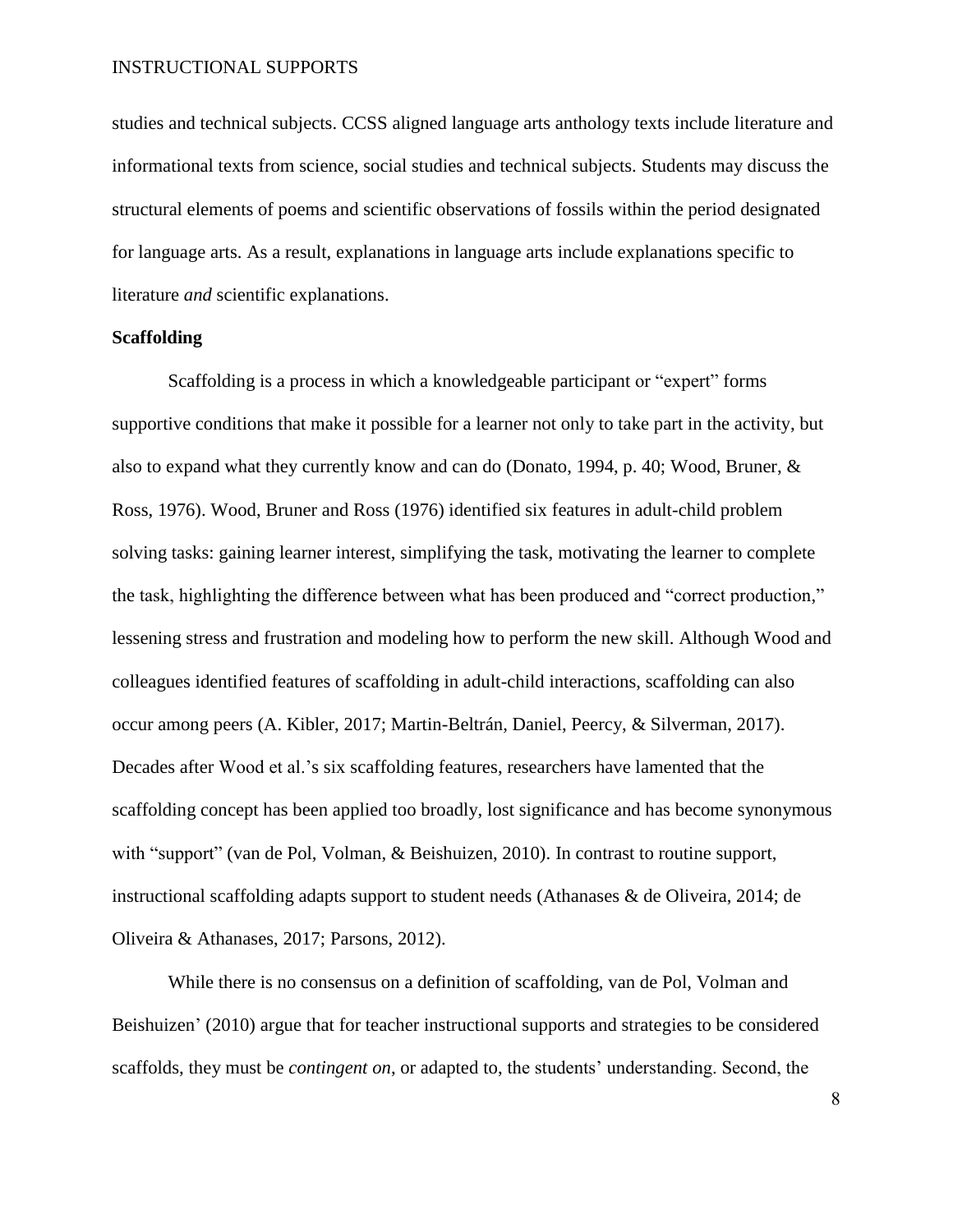supports must *fade* or be gradually released to allow the third characteristic to occur: the *transfer of responsibility* to the student (van de Pol et al., 2010). In this way, scaffolds are temporary supports adapted to the students' current level of understanding. Van de Pol et al. (2010) emphasize that specific strategies such as modeling or questioning do not automatically imply that a teacher is scaffolding her instruction.

Scaffolding is associated with Vygotsky's socio-cultural theory and, particularly, with the Zone of Proximal Development (ZPD) (Johnson, 2004; Parsons, 2012; van de Pol et al., 2010). Working within students' ZPD includes ideas that overlap with scaffolding, but they are not identical. Walqui (2006) clarifies "...working in the ZPD means that the learner is assisted by others to achieve more than he or she would be able to achieve alone. Scaffolding refers to the detailed circumstances of such work in the ZPD" (p. 163). Central to Walqui's model of scaffolding is that planned structures are coupled with the process of using the structure in a contingent, interactive and collaborative manner (2006). Walqui and Van Lier (2010) emphasize that "the purpose of the structure is to facilitate the process" (p. 25). This caveat serves as a reminder that structures work to serve collaborative and interactive academic discussions and are not intended to be the end goal.

#### **Scaffolding EB classroom talk**

In her examples of the types of instructional scaffolding to use with EBs, Walqui (2006) includes sentence starters as models of appropriate language to use for engaging in activities such as explaining and clarifying. Sentence starters, or sentence stems, serve as entry points into a discussion and provide structure for the beginning of an utterance. For example, "In my opinion…". In Walqui's discussion, the scaffolds are presented and the students decide whether they need the support or can proceed without them.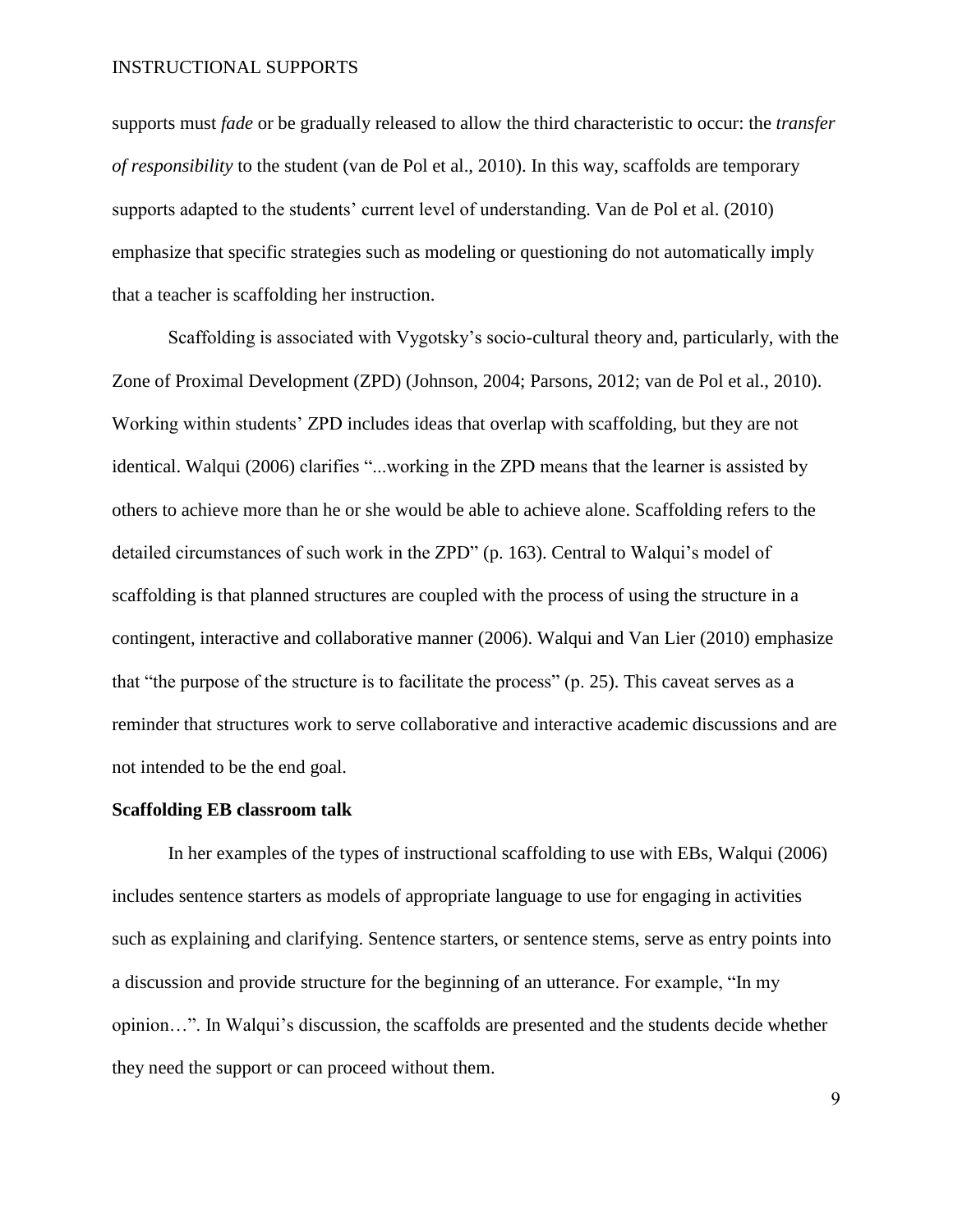However, whenever supports are not grounded in contingency, fading and transfer of responsibility –and, therefore, do not serve as scaffolds-- they have been found to limit EBs' access to and engagement with academic content. In a study examining the challenges a tenth grade emergent bilingual and his teacher experienced in navigating a writing task, Kibler (2011) finds that attempts to help the student with the assignment resulted in the teacher doing most of the work for the student. The teacher in Kibler's study might have provided contingent support, but there was no fading or transfer of responsibility back to the student. A similar example of over-support in peer-to-peer oral interactions has been found among EBs in elementary school (Daniel, Martin - Beltrán, Peercy, & Silverman, 2015). Heavy reliance on discussion cards with scripted question-and-answer prompts (structure) and an inadequate focus on helping students use the cards adaptively through interaction (process) limited EBs' opportunities to elaborate on their responses to reflect a more natural interactive conversation (Daniel et al., 2015).

A study of two high school teachers attempting to scaffold oral and writing tasks for Latina/o youth further illustrates the tendency to confuse support with scaffolds. Athanases and de Oliveira (2014) found that while both teachers aimed to scaffold instruction, one teacher used planned supports that became *routine,* as opposed to temporary supports that gradually transfer responsibility to the student. By doing so, the teacher was not providing *instructional scaffolds* but *routine supports* (Athanases & de Oliveira, 2014). Helping EBs access content involves transforming what Athanases and de Oliveira (2014; de Oliveira & Athanases, 2017) call *routine supports* into scaffolds that are responsive to student needs related to the objective that then fade as the student is able to meet the objective without the scaffold.

de Oliveira and Athanases (2017) propose a reenvisioning of scaffolding where scaffolding is viewed as an instructional practice that is an ongoing concern, not easily resolved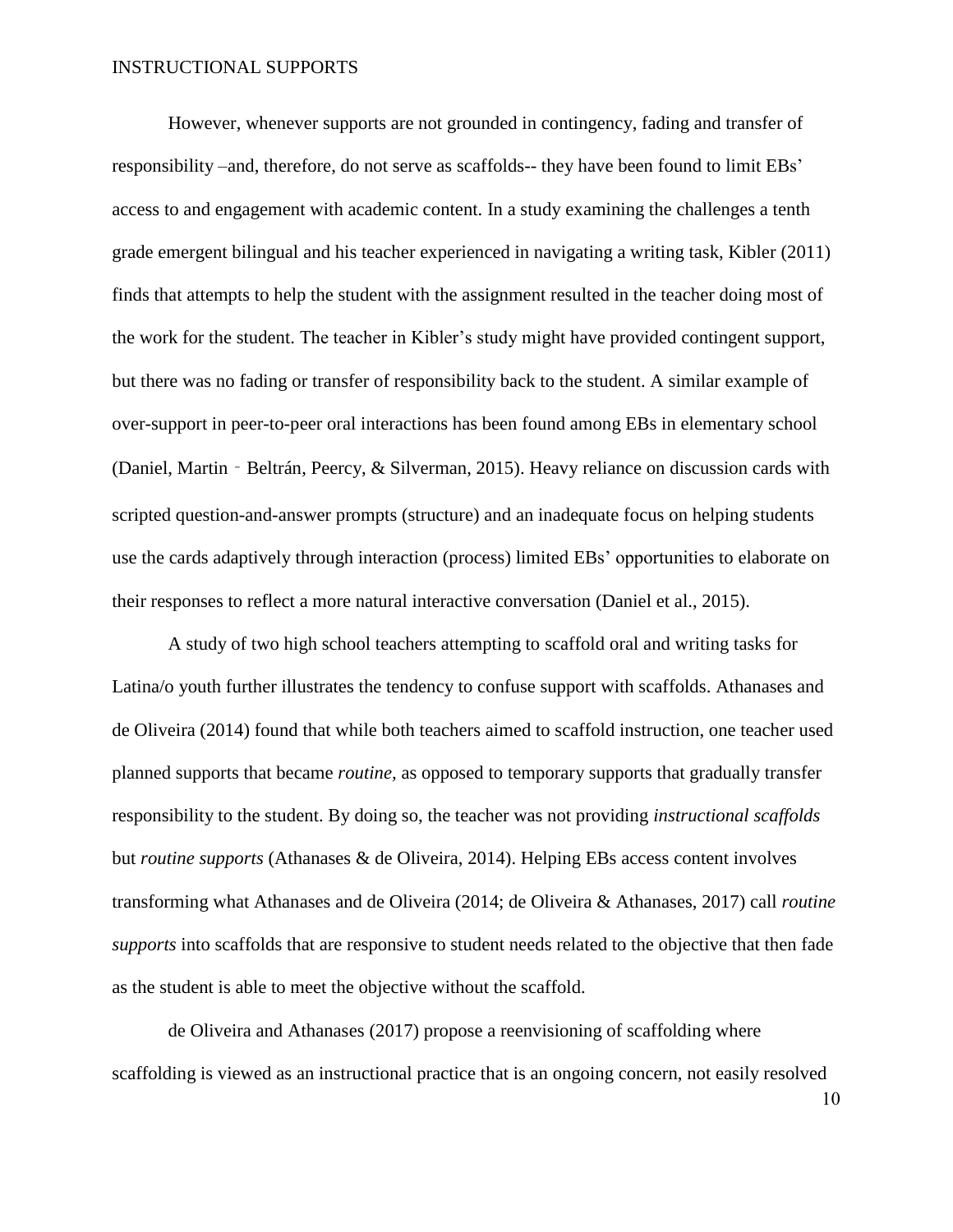or routinized. The reenvisioning of scaffolding called for by de Oliveira and Athanases (2017) requires teachers to ask themselves the following: who needs this particular support? What purpose does this support serve? How will the support be used and how will I know when to gradually release the support? These questions guide teachers to scaffold students' oral and written production.

Explanations are key academic speech acts that EBs are expected to produce in Language Arts; teachers must support their EBs' production of these speech acts, typically using instructional supports or scaffolds. Previous research, however, suggests that it is possible to over-support the students to the point where the support becomes not only unhelpful, but also may actually limit EBs' oral and written production and elaboration of ideas. Examining fourthgrade emergent bilingual talk for six months, I ask *how do specific instructional supports facilitate or constrain EB's oral production of explanations in Language Arts?* 

#### **Method**

In this section, I describe the study from which I draw data for this article, the children that participated in the study, and the language arts classroom context.

#### **Research Setting**

The larger research study from which this study is taken was a six-month long study of emergent bilinguals' English language use while engaged in academic communication in a fourth-grade classroom (Rodriguez-Mojica, 2018). Although the larger study goals were to identify and describe the academic speech acts the children produced while engaged in academic tasks, the corpus of data included rich examples of the children's production of speech acts as they engaged with the classroom teacher. Thus, the study combined classroom observation, conversation analysis and informal conversations with the children and their teacher. The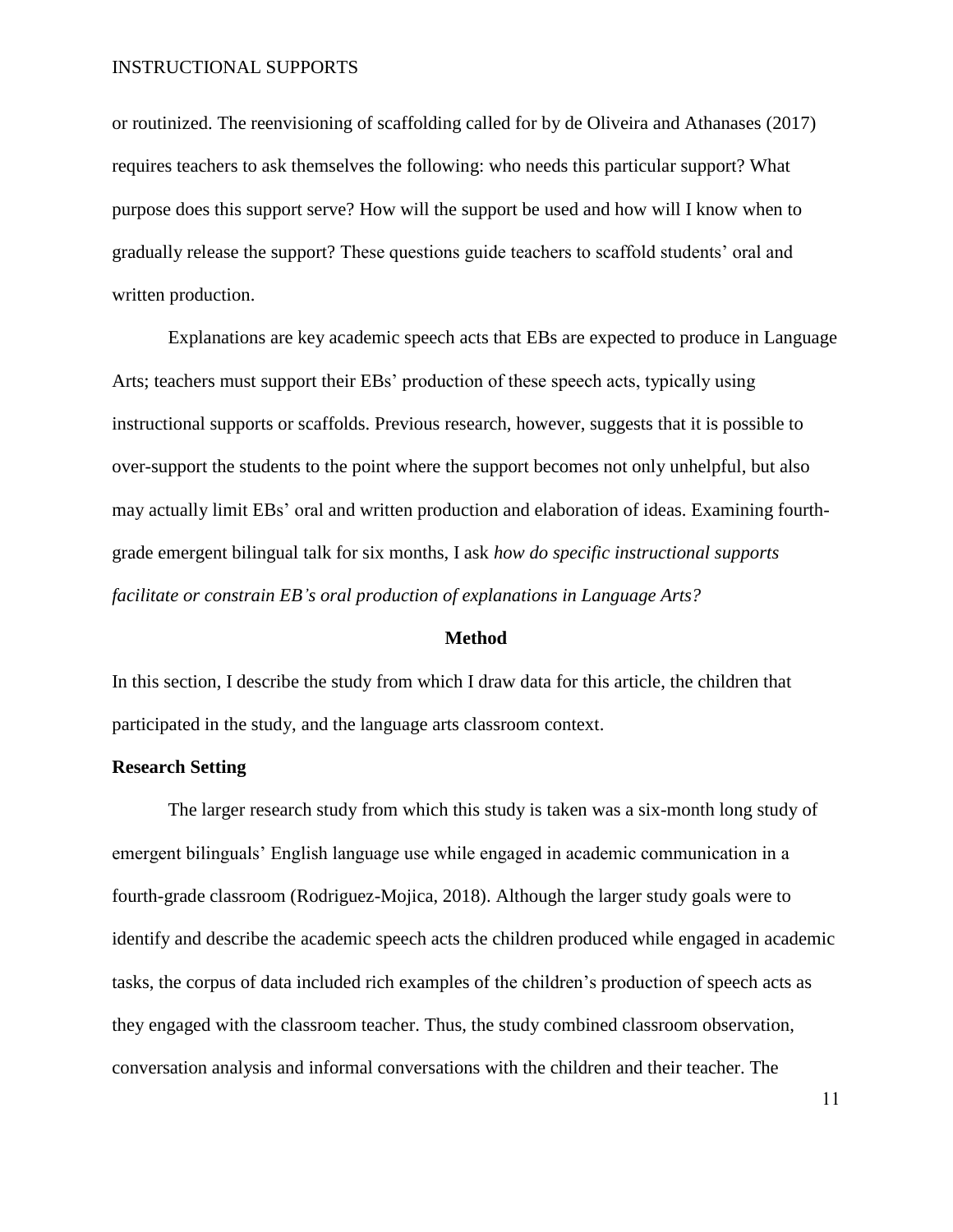research involved close collaboration with the focal students' classroom teacher, Ms. Nielson (all names are pseudonyms), and other teachers in cases where the children received subject specific instruction from teachers other than Ms. Nielson. Analyses for this article is based on Ms. Nielson's language arts classroom. Ms. Nielson held California's authorization to work with English learners. She had ten years of teaching experience at the time of the study and worked with EBs all ten years. Ms. Nielson was not a Spanish speaker.

#### **The School, Classroom and Focal Students**

The study took place at Sage Elementary, a 700-student public school, serving students from K-6 in the northern California Bay Area. At the time of this study, 67% of Sage's students were Latino, 25% Asian, 2% African American, 2% Filipino and 2% White. More than half of Sage's students were classified as English Learners, and 76% of the students were eligible for free or reduced-price meals. Students at Sage received instruction via English. Eight fourth grade EBs from Ms. Nielson's classroom were selected to participate in this study.

Ms. Nielson's classroom was recommended by the school principal because Ms. Nielson designed activities aimed at increasing student talk. Of the 32 students in Ms. Nielson's classroom, 19 were designated English learners, most of whom were Spanish speakers. Although the large majority Ms. Nielson's students spoke a language other than English, they overwhelmingly used English during class time.

The criteria for selecting the eight focal students included the following: (1) they were classified as EL; (2) Spanish had been identified as their primary language, and (3) they met the "struggling" or "successful" criteria described below. In collaboration with Ms. Nielson, I identified four "successful" and four "struggling" students identified as ELs. "Struggling" students scored *Below Basic* or *Far Below Basic* on the California standard LA test and *below*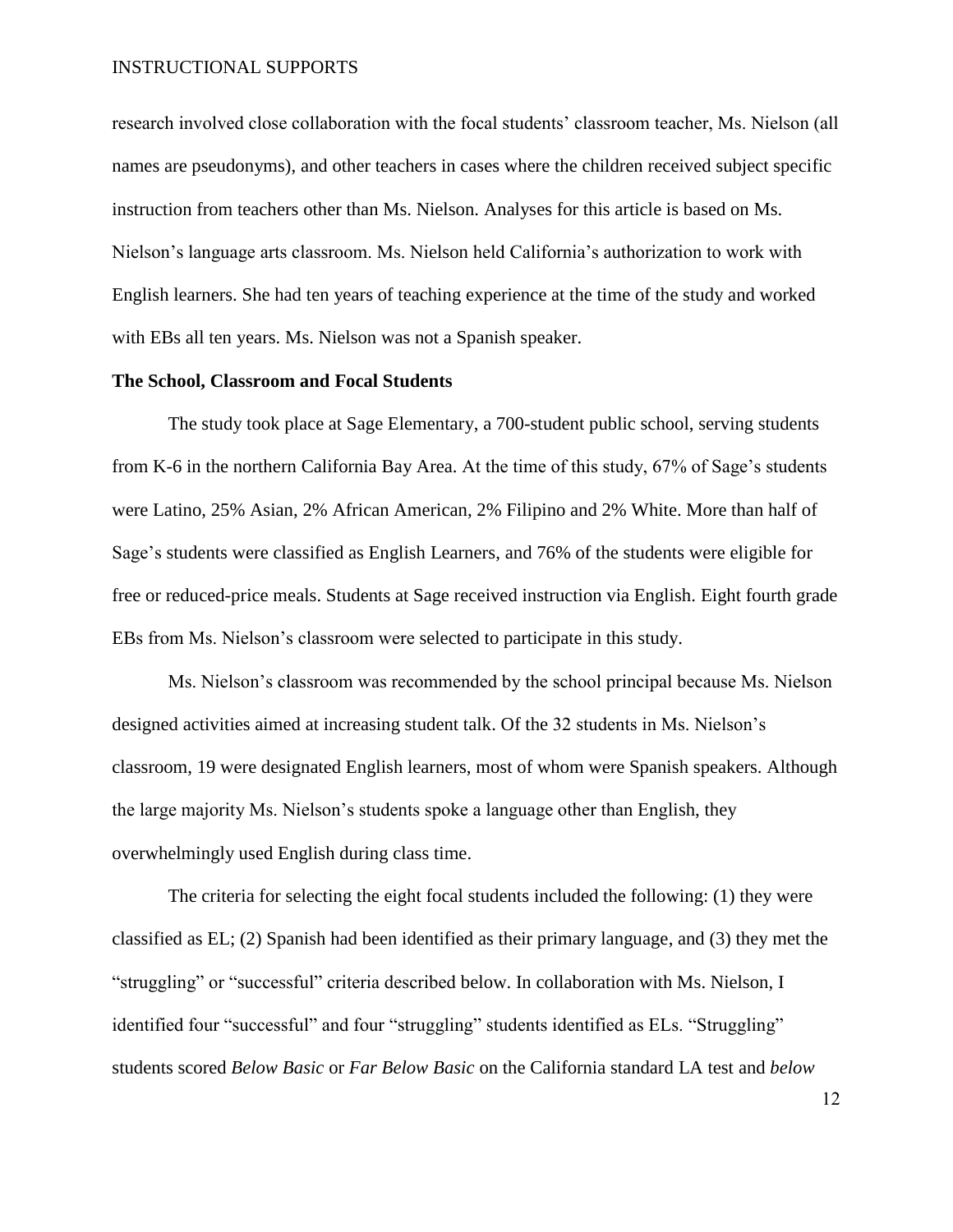*average* in classroom LA assessments. "Successful" students scored *Basic* or *Proficient* on the California standards LA test and *average* or above in classroom LA assessments. The classroom LA assessments were drawn from the standards aligned language arts curriculum and were scored by the classroom teacher. Selecting focal students in this way enabled me to capture the English language use of EBs perceived as struggling or successful in LA, as opposed to focusing only on one group. I used language arts performance to select participants because I was interested in the ways EBs perceived as struggling or successful in language arts used English to produce explanations and other speech acts. Table 1 provides a summary of the students' most recent test performance at the time of the study. I share state English language proficiency scores to illustrate the focal students' assessed proficiency in English.

#### (Insert Table 1)

All of the focal students participated in this study and were included in the analysis. Analysis revealed that three focal students, **Dominic**, **Olivia** and **Tommy**, produced *all* the explanations with teacher provided instructional supports. All three focal students were identified as successful in language arts.

#### **Language Arts instruction**

Ms. Nielson's LA class used the Scott Foresman *Reading Street* curriculum and, among other activities, worked on vocabulary and writing, used graphic organizers, read in unison from the reading anthology, and answered teacher questions. Ms. Nielson took special care to select activities that would increase student talk and participation. Students in her class created questions about the reading selection and participated in question-and-answer group activities using their own questions. Students were often encouraged to speak in complete sentences, and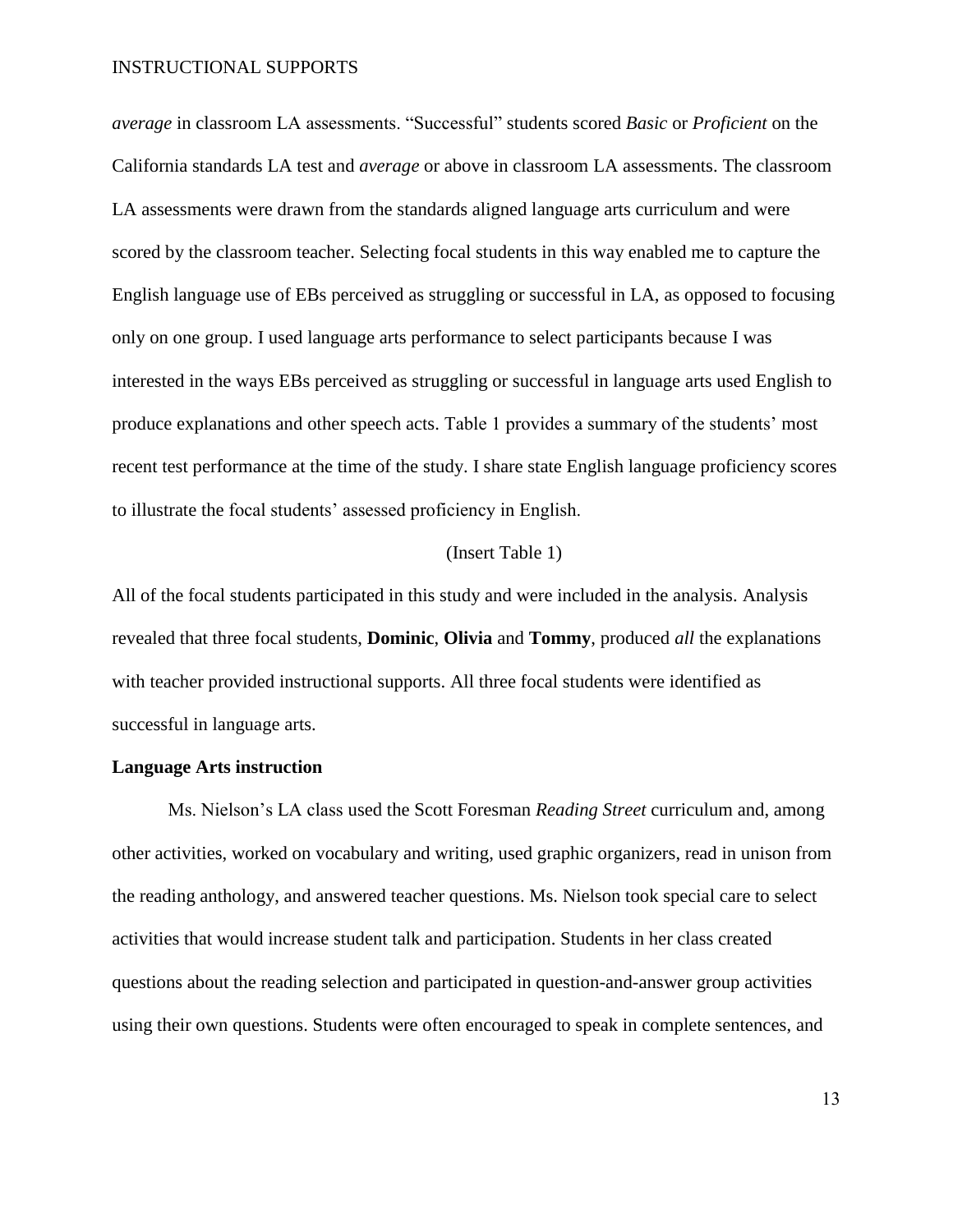Ms. Nielson provided sentence starters and frames for student use in group discussions and answering whole-class questions.

#### **Data Collection**

I visited Ms. Nielson's fourth grade classroom over a period of six months, two times a week and audio recorded the eight focal students' talk from 10:15 a.m. - 2:15 p.m. Because I had three audio recorders to use at one time, three students wore a recorder every observation day. This procedure allowed me to collect student talk in nearly all subject areas. However, only talk from LA was analyzed in this study. I collected and analyzed over 40 hours of focal student classroom talk. Focal students placed a small recorder in their pockets and wore clip-on microphones that captured focal students' and interlocutors' talk. The wearable recording device enabled me to capture their language use as they moved about the classroom and interacted with others. Whereas students were likely highly conscious of being recorded at the beginning of the project, they soon grew accustomed to wearing the recorder. I transcribed focal student talk using Conversations Analysis conventions (see Appendix).

In addition to audio recording student talk, I wrote ethnographic field notes. The field notes provided non-verbal information that helped me to contextualize EB speech act production. To better understand focal student language use, I frequently engaged in informal conversations with the focal students and their teachers. Through our conversations, I learned about the classroom dynamics and teacher perceptions of the focal students' academic and language abilities.

#### **Data analyses**

I relied on the Pragmatic Rhetorical Theory of Explanations guiding this study to identify and analyze explanations. I used Conversation Analysis (Hepburn & Bolden, 2013) to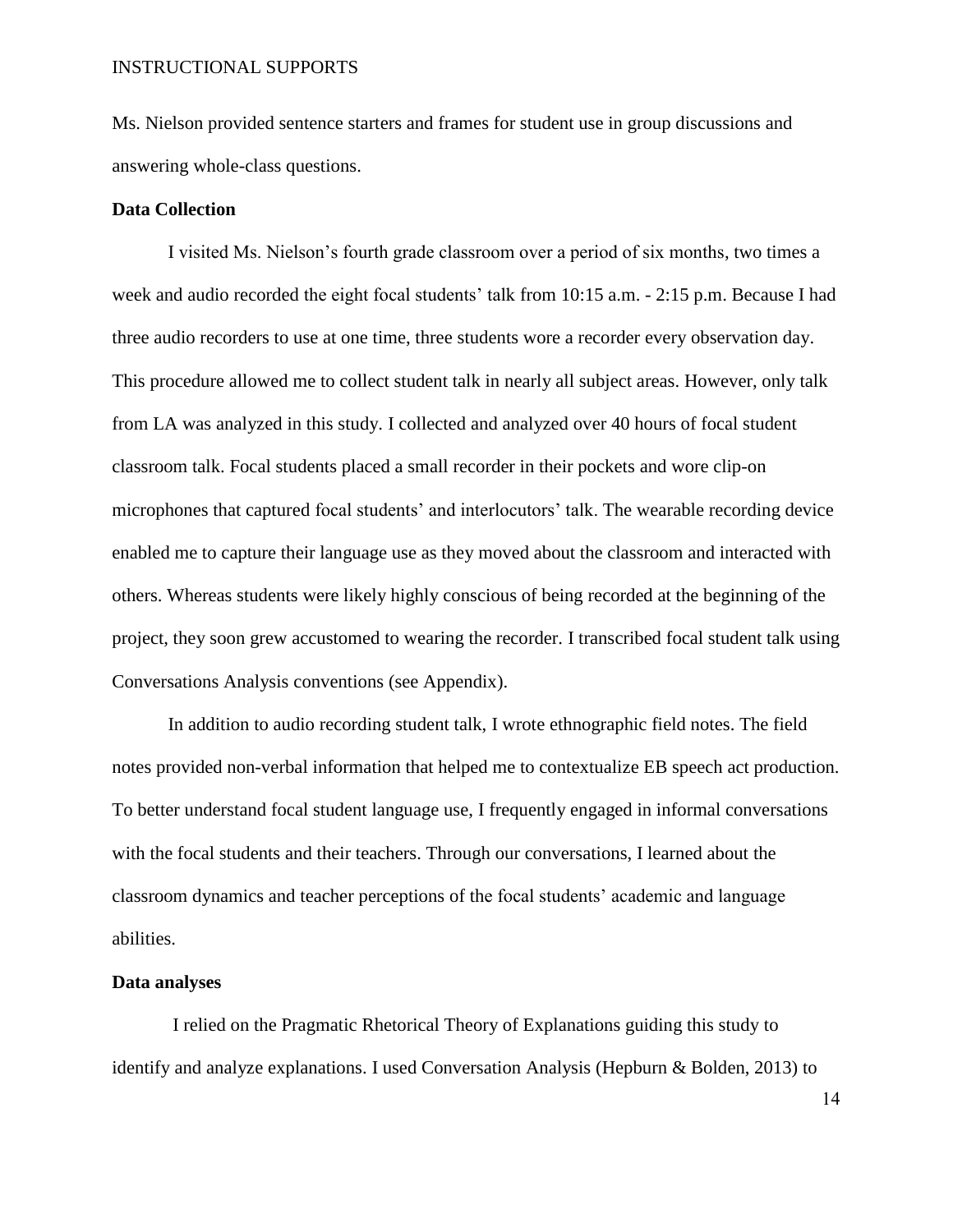transcribe and analyze the focal children's production of speech acts in the classroom. In this way, the Pragmatic Rhetorical Theory of Explanations guided my understanding of explanations as a speech act and Conversational Analysis assisted my understanding of how the students attempted to produce explanations in communication with their teacher. After I identified and coded explanations, I grouped them by type of explanation and reviewed each speech act for fit within each type and recoded accordingly. Finally, I conducted a final review of each speech act to confirm that each speech act was accurately coded. As described previously, explanations were two of the 57 total speech acts found in the corpus.

Given this study's focus on explanations produced by EBs in communication with their language arts teacher, I narrowed the data to explanations produced in communication with the teacher. After identifying explanations in communication with the teacher, I coded the type of teacher talk that elicited the explanations. I coded questions as: how, what, who, why, and unspoken questions. I quickly learned that teachers also used commands and sentence starters to elicit explanations. I added commands and sentence starters to the elicitation codes to capture non-question elicitations. Analyzing what elicited explanation productions highlights the teacher talk that signals to emergent bilinguals that an explanation is required.

Next, I added an additional "incomplete" code to capture explanations that were incomplete. For example, a student uttering "because um" signaled an attempt at an explanation; however, because the student did not continue the explanation and stopped at "um," the speech act was coded as being incomplete. Then, I analyzed the explanations that the focal children produced while talking with the LA teacher to identify patterns in teacher-student communication that could help explain the children's production of explanations.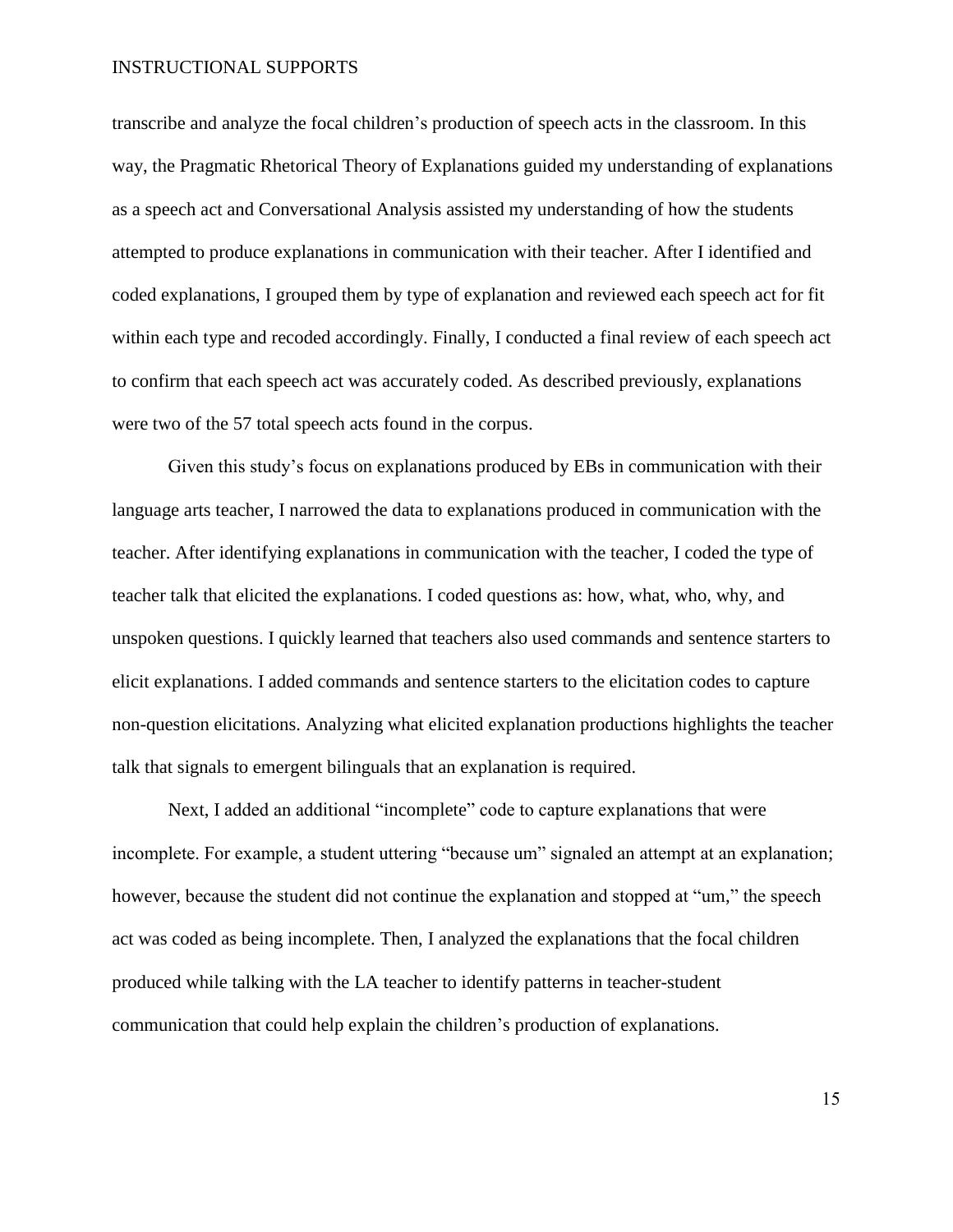#### **Findings**

The goal of this study was to examine how specific instructional supports facilitated or constrained the oral production of explanations in language arts. The classroom teacher used sentence starters, guiding questions and rephrased questions as instructional supports aimed at facilitating focal students' production of explanations. While the supports aimed to facilitate the oral production of explanations, the large majority of instructional supports constrained their oral production. Analysis revealed only two instances where instructional supports facilitated the production of explanations. As mentioned above, three focal students (Dominic, Olivia and Tommy) produced all explanations with teacher provided instructional supports.

Below, I first describe how sentence starters constrained opportunities for EBs to produce explanations. Then, I show how guiding questions and a sentence starter facilitated the production of explanations. The excerpts below include all data showing how instructional supports facilitated or constrained the oral production of explanations in communication with the teacher.

#### **Constraining the Production of Explanations: Sentence Starters**

#### *Description-giving Explanations*

A description-giving explanation is often a response to spoken or unspoken "How" and "What" questions and attempts to solve an epistemic problem. In 40 hours of focal student classroom talk, I found only two instances of description-giving explanations in interaction with the classroom teacher where the teacher used instructional supports. Both description-giving explanations occurred during one classroom activity and were produced by Dominic, a student categorized as successful in LA. Dominic's attempts were highly scripted by sentence starters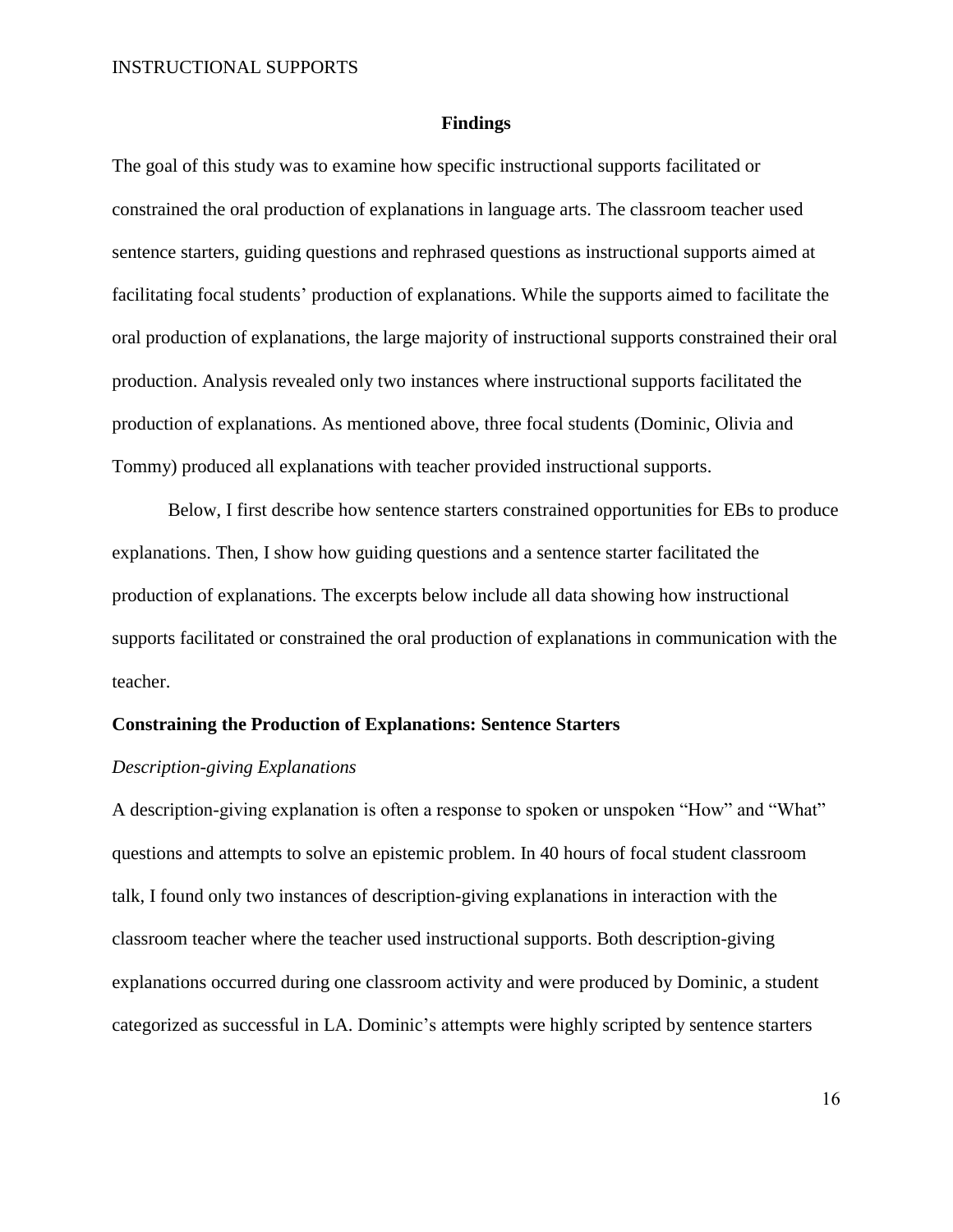and were not prompted by an explicit explanation-seeking question. I discuss Dominic's description-giving explanations below.

In the excerpt below, Ms. Nielson has announced that students will continue their work on the vocabulary word *analysis*. She has placed "pretend fossils" (different types of rocks) to analyze on each child's desk. Ms. Nielson reminds the students that an *analysis* is a closer examination of a situation and then identifies the sentence starters that she wants students to use in their analyses. The sentence starters are: "My analysis of this fossil is that it is a…", "I think this because I see…", and "I think the next step to take is…". The sentence starters are presented before the children begin analyzing their fossil.

| (I) | Ms. Nielson | The sentence frame is up heire so that you can make a good complete           |
|-----|-------------|-------------------------------------------------------------------------------|
|     |             | a: nalysis of you: r fossil. [Okay.]                                          |
|     | Dominic     | <sup>oo</sup> [Hey Arturo] lookit what I got <sup>oo</sup>                    |
|     | Ms. Nielson | Remember that the: goa: l here is for you to lea: m what the word means       |
|     |             | and to be able to use the word. Okay? You can be as creative as you want      |
|     |             | with your item, okay? Just like I was when I was modeling, how I believed     |
|     |             | this is a deep, dark ancient writing utensil from the prehistoric days.       |
|     |             | Right? Okay!                                                                  |
|     |             | And, of course, it's not. So be:                                              |
|     |             | I don't care about that part, you can be creative, have fun with it. But what |
|     |             | I do want is for you to use analysis                                          |
|     |             | My: analysis of this fossil is that it is a:-                                 |
|     |             | -I think this because I see:                                                  |
|     |             | I think the next step to take i:s.                                            |

The goal of this activity is for the students to learn the meaning of the word *analysis* and to use the word. Ms. Nielson modeled making a hypothesis based on her analysis, but she made her hypothesis conform to the sentence starter "My analysis of this fossil is that it is a…" The analysis really commences at the second sentence starter, where students identify the observations that support their hypothesis of what the fossil is. Ms. Nielson's modeling and use of sentence starters, while intended to help, delivers a confusing and inaccurate use of *analysis*.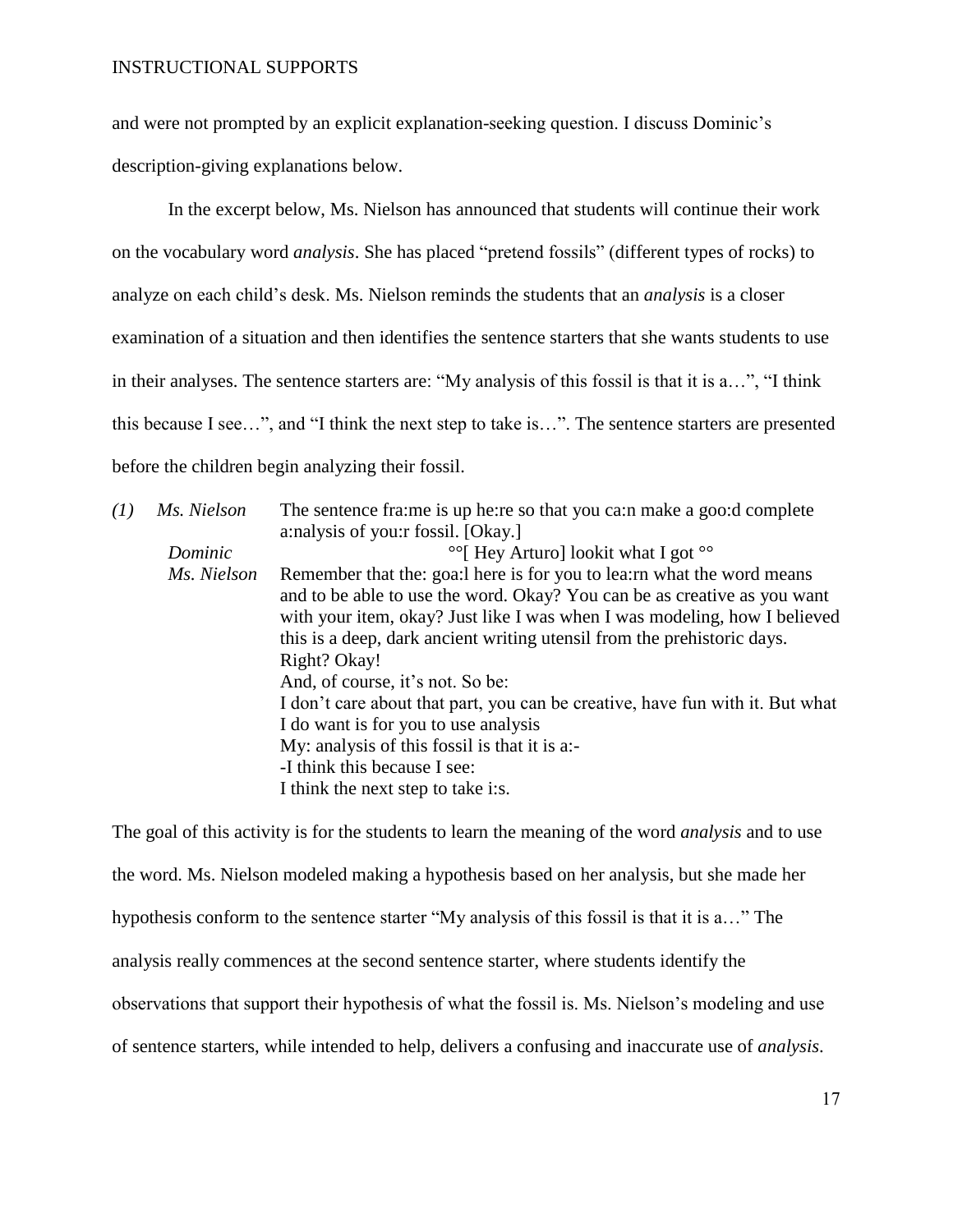Ms. Nielson begins to assign partners and reminds students to use the sentence starters

provided and speak in complete sentences.

*(2) Ms. Nielson* Comple:te sentences! Use the words! Please use the sentence fra:me! Use the sentence frames! One person gets started. Okay, Dominic, you go first!

As Ms. Nielson stands next to Dominic, Dominic makes his first attempt at producing a

description-giving explanation.

(3) *Dominic* Okay. My: ana:lysis of this fossil is tha:t I:t i:s a hmmm ° Wait. Wait ° >I don't have anything<

Dominic attempts a description-giving explanation by using the sentence starter provided. His description-giving explanation, however, is incomplete because he simply repeats the sentence starter. He attempts to buy some thinking time, but quickly gives up and communicates that he is unable to continue. Ms. Nielson steps in and attempts to assist.

| (4) |         | <i>Ms. Nielson</i> Co:me o:n! Just make up your-                         |  |
|-----|---------|--------------------------------------------------------------------------|--|
|     |         | -It's a green block!                                                     |  |
|     |         | $Ok$ a: $v$ ?                                                            |  |
|     | Dominic | My analysis of this fossil is that it is a: gree:n, li:ght gree:n block. |  |
|     |         | <i>Ms. Nielson</i> Oka:y keep going                                      |  |

Ms. Nielson's attempt to help results in Dominic doing very little work to produce the description-giving explanation, closely resembling Kibler's (2011) finding that the teacher's attempt to help a  $10<sup>th</sup>$  grade EB resulted in the teacher completing most of the assignment. Therefore, although Dominic used a sentence starter with the word *analysis*, it is unclear whether he understands what it means to analyze. Ms. Nielson accepts the explanation through her prompt to "keep going."

*Reason-giving Explanations*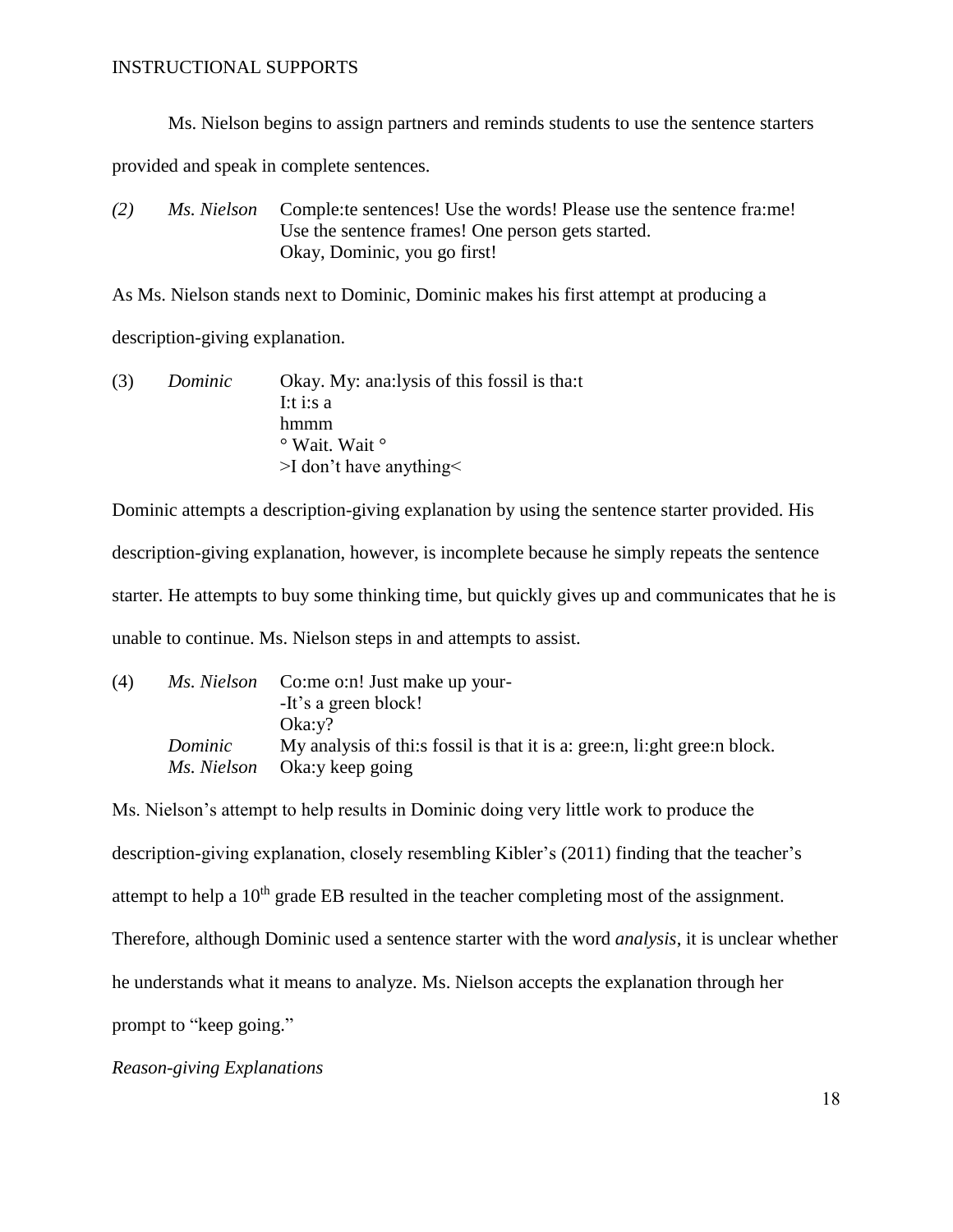A reason-giving explanation occurs in response to spoken or implied "Why" questions and attempts to solve the inquirer's problem relating to knowledge. Reason-giving explanations seek to provide the speaker's reasoning and tend to use the conjunction "because." In 40 hours of focal student talk, I found seven instances of reason-giving explanations in interactions with the classroom teacher. Students identified as successful produced all seven of these reason-giving explanations. Speakers use hedges such as "maybe" and "possibly" to qualify statements or explanations that they are uncertain about. Using "maybe" helps students mitigate reason-giving explanations and demonstrates a slightly more sophisticated ability to explain.

The excerpt below is the exchange following the description-giving explanation above. Ms. Nielson has accepted Dominic's description-giving explanation and now prompts Dominic to use a sentence starter that requires an explanation of why he has determined that the fossil is a light green block.

(5) *Ms. Nielson* Oka:y keep going *Dominic* I think thi:s because I see: like lem- lime green righ' here.

Dominic's reasoning behind his analysis that the fossil is a light green block is that he observes lime green on the object. Analyzing an object or text typically leads to a hypothesis or conclusion about the object or text. Although intended to scaffold students' understanding of the word *analysis* and production of the expected speech act, using these specific sentence starters and insisting on using the word *analysis* resulted in a confusing message of what analyze means. The first sentence starter using the word analysis is really a hypothesis based on close observation or analysis prompted by the second sentence starter (I think this because I see...). In this case, Dominic communicated his hypothesis that the fossil was a light green block because his analysis revealed that the fossil was lime green. His description-giving explanation could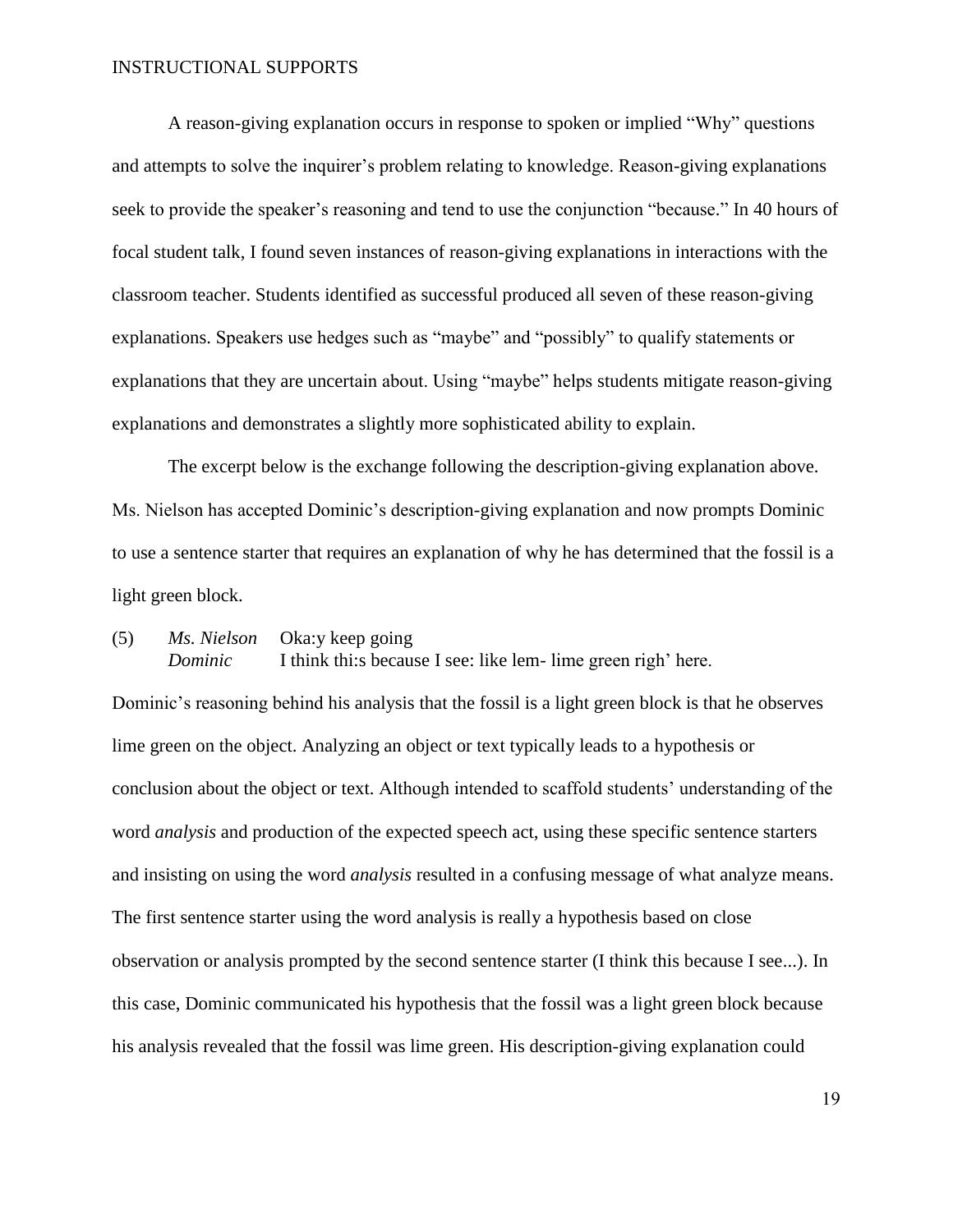have been richer had he focused on the fossil being a block and detailed the reasons he hypothesized that it was a block. Ms. Nielson does not comment on his reason-giving explanation, and he immediately moves on to the next sentence starter intended to describe the next step to verify his analysis.

Requiring the use of highly structured language in the form of sentence starters inadvertently steered the focus away from the content objective (understanding the meaning of the word *analysis*) to using the word *analysis* in a complete sentence. The complete sentences, however, lacked a message of substance and do little to demonstrate Dominic's understanding of what it means to analyze. Indeed, by emphasizing the use of the sentence starters, sentence production overshadowed a critical aspect of academic discourse--the need for an underlying understanding of the concepts the students were expected to discuss. It is likely that Dominic did not understand what it meant to analyze or how to analyze the fossil on his desk when he was expected to do both using a highly structured complete sentence. The teacher's prompts to continue his analyses, however, signaled that Dominic had satisfactorily met the objective.

The sentence starters intended to help Dominic were not contingent scaffolds and did not facilitate a collaborative and interactive academic discussion. In fact, the sentence starters appear to have undermined both the production of explanations and descriptions and, in fact, masked his understanding of the target vocabulary word.

#### **Constraining the Production of Explanations: Teacher Questions**

The children in Ms. Nielson's class sometimes stumbled on vocabulary and used academic delays such as "umm" and the stretching out of words to "buy" thinking time. When emergent bilinguals appear to stumble, it is difficult for teachers to gauge whether the children are having difficulty with the concepts, the language they are expected to use to deliver their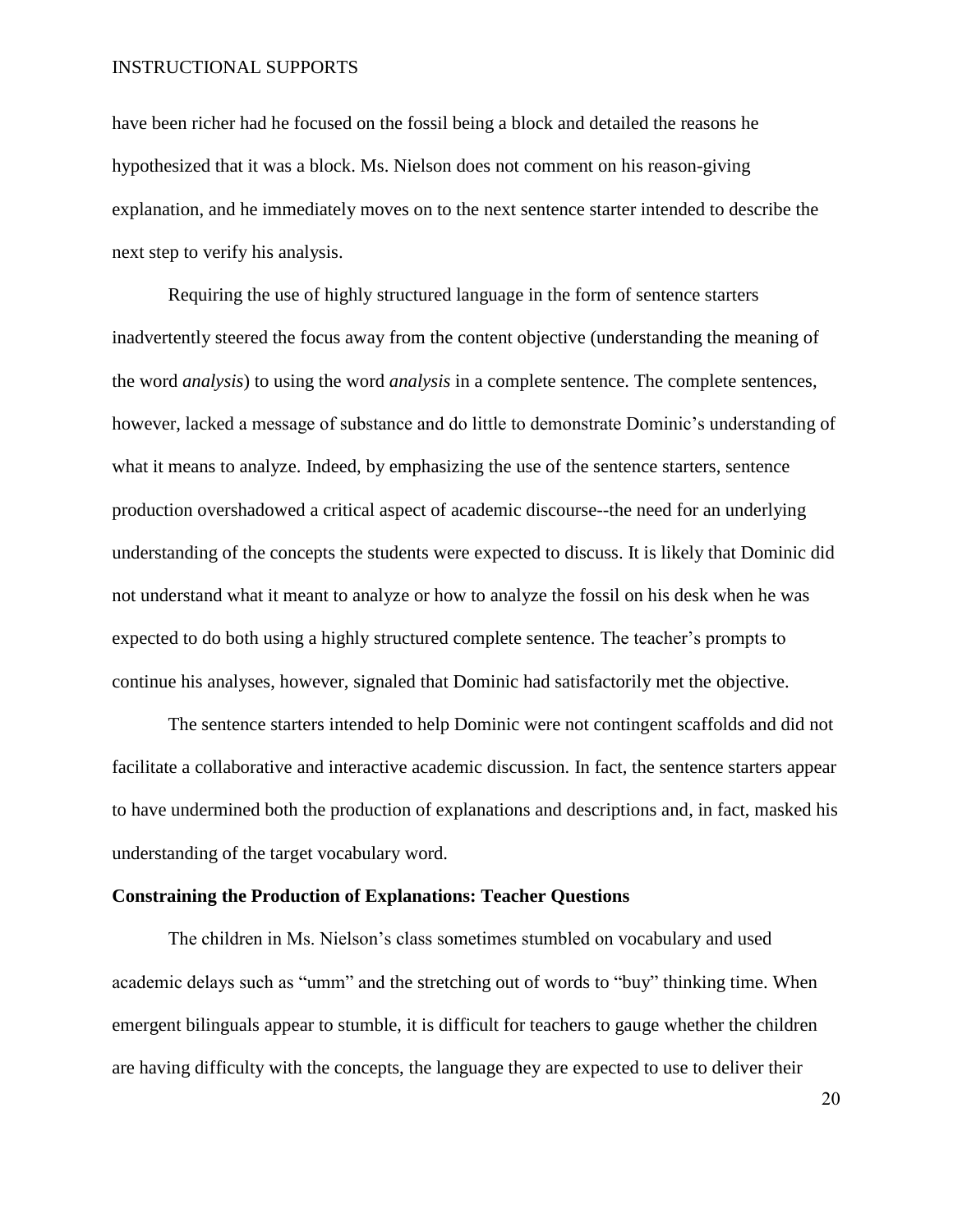ideas or both. In the communicative exchanges that follow, Ms. Nielson appears to be facing a similar challenge with Olivia. To support Olivia's response, Ms. Nielson uses guiding questions and rephrases her questions. By changing her questions, however, Ms. Nielson is simultaneously changing the appropriate response types, thereby making it increasingly difficult for Olivia to identify which question she is expected to answer.

For instance, for the last 20 minutes, Ms. Nielson and her  $4<sup>th</sup>$  grade class had been reading aloud from their language arts anthology. They were reading *The Case of the Gasping Garbage*  by Michelle Torrey. The young detectives in the story had just landed a new case; they were investigating why a garbage can was making gasping sounds. The client thought there might be a monster inside the garbage can. Ms. Nielson pauses the choral reading and begins to question the class about what they think is going on with the garbage can.

| (7) | Ms. Nielson     | What do you guys think is wrong with the garbage can? Do you think       |  |
|-----|-----------------|--------------------------------------------------------------------------|--|
|     |                 | there's a monster inside of it?                                          |  |
|     | <i>Students</i> | [Noo.]                                                                   |  |
|     |                 | [Yes!]                                                                   |  |
|     |                 | Ms. Nielson Who thinks so, raise your hand.                              |  |
|     | Olivia          | ((giggles))                                                              |  |
|     |                 | <i>Ms. Nielson</i> How many of you don't think there's a monster inside? |  |
|     | Olivia          | $((\text{raise } s \text{ her hand}))$                                   |  |
|     | Ms. Nielson     | Why DON'T you think that there's a monster inside, Olivia?               |  |
|     |                 |                                                                          |  |

By asking *why*, Ms. Nielson is asking for the reason Olivia does not think there is a monster inside the garbage can. *Why* questions seek reason-giving explanations. Ms. Nielson is using a guiding question to support Olivia's reason-giving explanation. An appropriate response would be to provide an explanation in which Olivia communicates her reasoning. Olivia's use of *because* in her reply signals directly that she will provide a **reason-giving explanation**. After a two-second pause Olivia begins.

(8) *Olivia* °Be:cau:se u:m°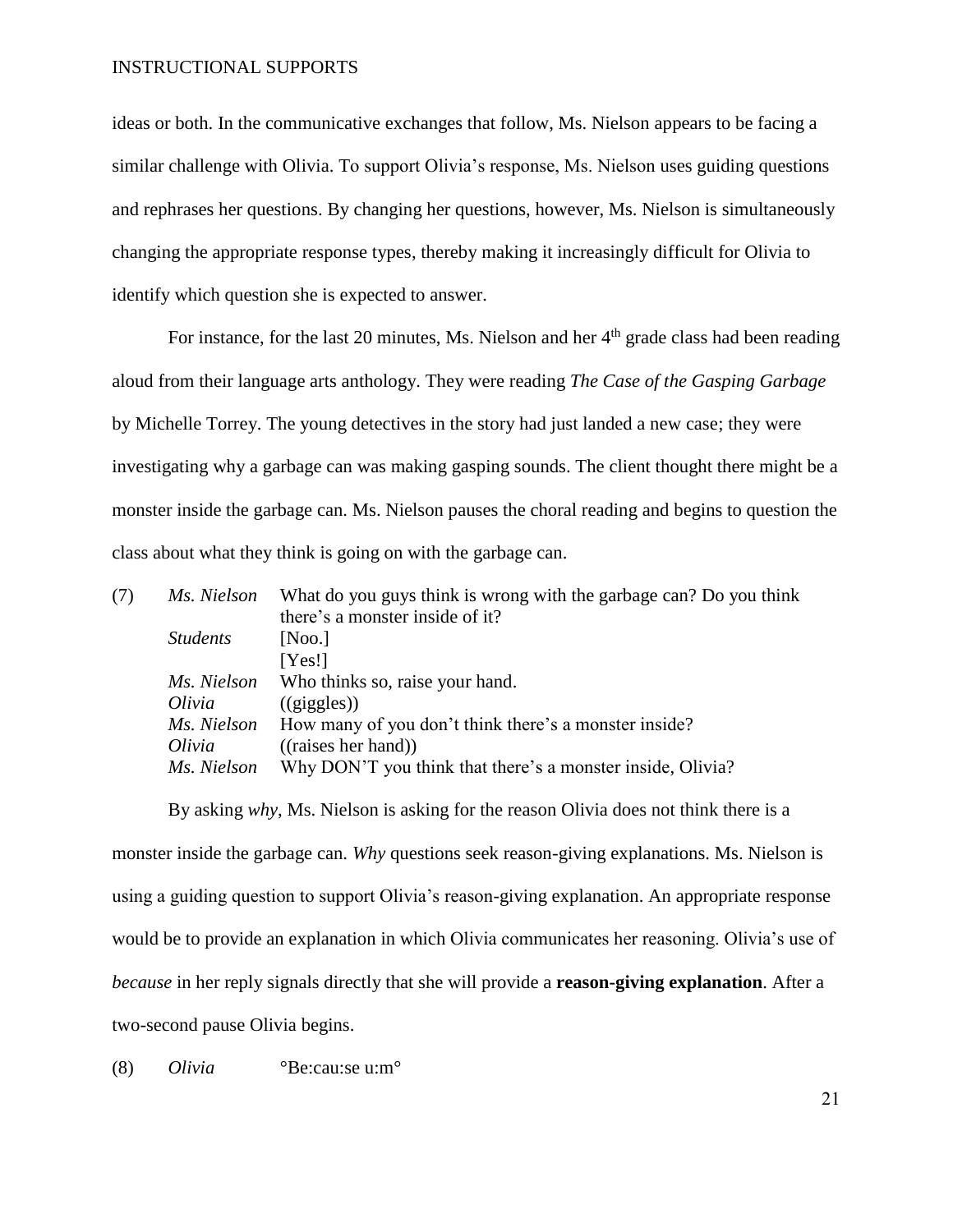*Ms. Nielson* =Why do you think the garbage can is making all the: gurgling noises

Olivia's response begins with *because* and demonstrates her intention to provide a reason-giving explanation. She uses the conversational hesitation device *um* commonly used to "buy" thinking time. Ms. Nielson quickly latches onto the beginning of her explanation and rephrases the question. She changes the question from "why don't you think there's a monster inside?" to "why do you think the garbage can is making all the gurgling noises?" An appropriate response to "why don't you think there's a monster inside?" would explain why Olivia does *not* think that there is a monster inside the garbage can. When the question changes to "why do you think the garbage can is making all the gurgling noises?" the appropriate response changes to an explanation of why the garbage can is making all the gurgling noises. Simply put, the proper response changes from why something *is not* to why something *is*. However, the appropriate response *type* remains the same. Ms. Nielson is still seeking a **reason-giving explanation**.

After a generous eight-second pause, Ms. Nielson rephrases her question again, presumably in an effort to help Olivia respond. This time the question changes from a "why" question to a "what" question:

(9) *Ms. Nielson* What do you think is going on in the garbage can? What's your prediction? I think…

Ms. Nielson asks Olivia to describe what might be happening inside the garbage can and quickly follows up with a request for Olivia's prediction. By asking "What's your prediction?" Ms. Nielson is now asking Olivia for a **description-giving explanation** of what she thinks will happen next. The question has changed the appropriate response from a pure description to a description-giving explanation because Ms. Nielson does not yet know what Olivia's prediction is. Not only has the appropriate response changed from a description to a description-giving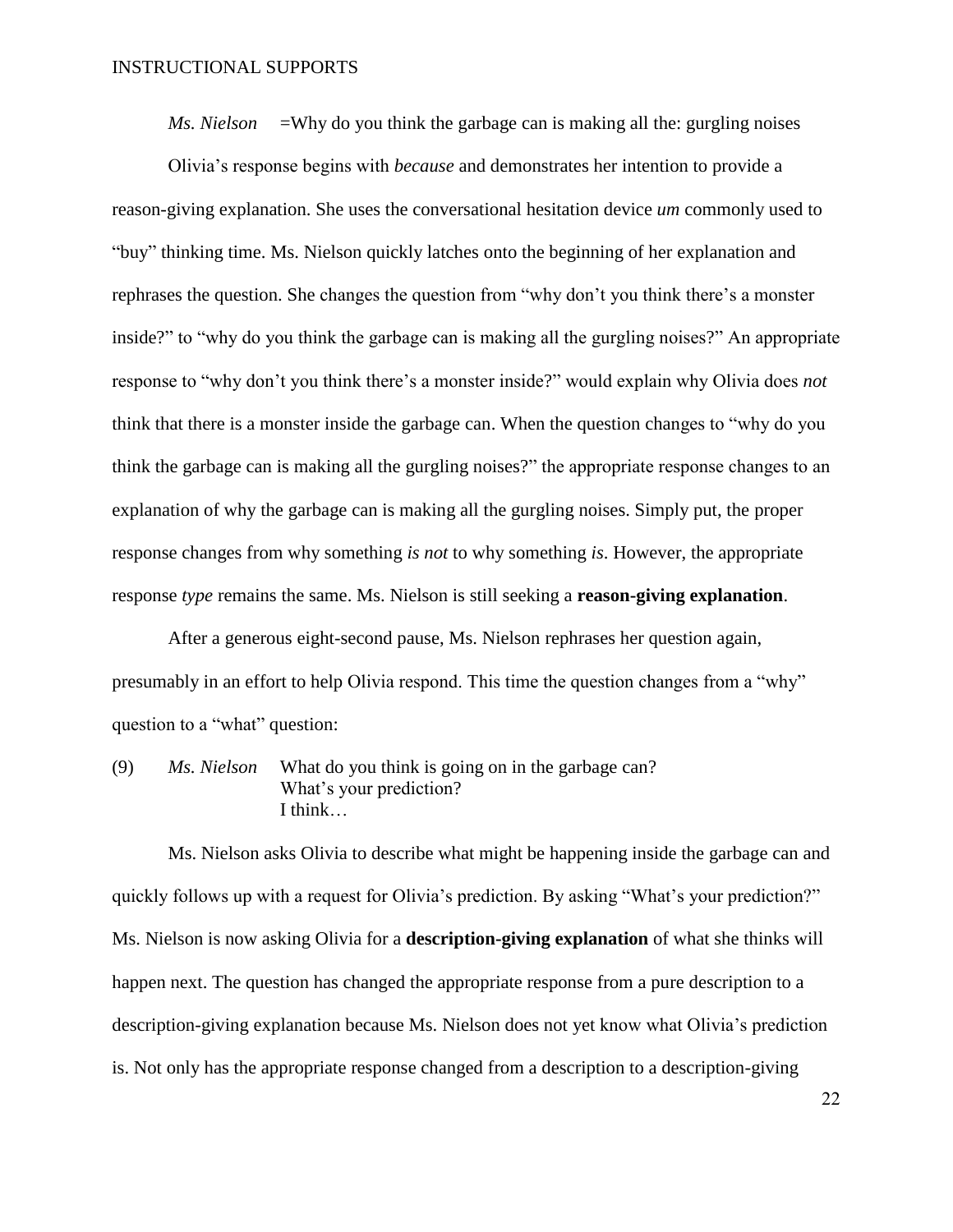explanation, but Olivia's response now requires a shift from telling what she thinks *is* happening inside the garbage can to telling what she thinks *will* happen in the story. Ms. Nielson provides a sentence starter to assist Olivia:

(10)  $Olivia$  <sup>o</sup>I th[ink<sup>o</sup>] *Ms. Nielson* I [think] the garbage can's gasping because…

Ms. Nielson then expands on the sentence starter and provides Olivia with more pieces to help her construct an appropriate response. The scaffold, however, changes the appropriate and expected response once more. Instead of supporting a response communicating a prediction, Ms. Nielson's sentence starter is now setting the stage for a **reason-giving explanation** response that provides the reason why the garbage can is making gasping noises.

| (11) | Olivia      | <sup>o</sup> I think the garbage ca:n is gasping becau:se u:m <sup>o</sup> ( $(2 \text{ second pause})$ ) |  |
|------|-------------|-----------------------------------------------------------------------------------------------------------|--|
|      |             | $((\text{Clearly } \text{throat}))$                                                                       |  |
|      |             | $\degree$ U:m $\degree$                                                                                   |  |
|      | Ms. Nielson | Complete your sentence                                                                                    |  |
|      |             | What do you think                                                                                         |  |
|      |             | What do you think's going on                                                                              |  |
|      | Olivia      | <sup>o</sup> Maybe the: re- there's a: <sup>o</sup>                                                       |  |
|      |             | $\mathrm{O}^{\circ}$ A: $\mathrm{O}$                                                                      |  |

Despite several attempts, Olivia fails to provide an informative response. After a four second pause, Ms. Nielson moves on to another student. The excerpt above shows how Ms. Nielson's sincere attempts to help Olivia produce an explanation are unsuccessful.

In the last example of attempts to rephrase a question to aid the production of an explanation, Ms. Nielson seeks a description-giving explanation of how sustained silent reading improves reading skills. Ms. Nielson first asks Olivia in what way silent reading improves reading skills and immediately rephrases to what reading skills silent reading helps improve.

*(12) Ms. Nielson* In what way exactly? What-what-what does it help you with improve in your reading skills Yes, indeed it does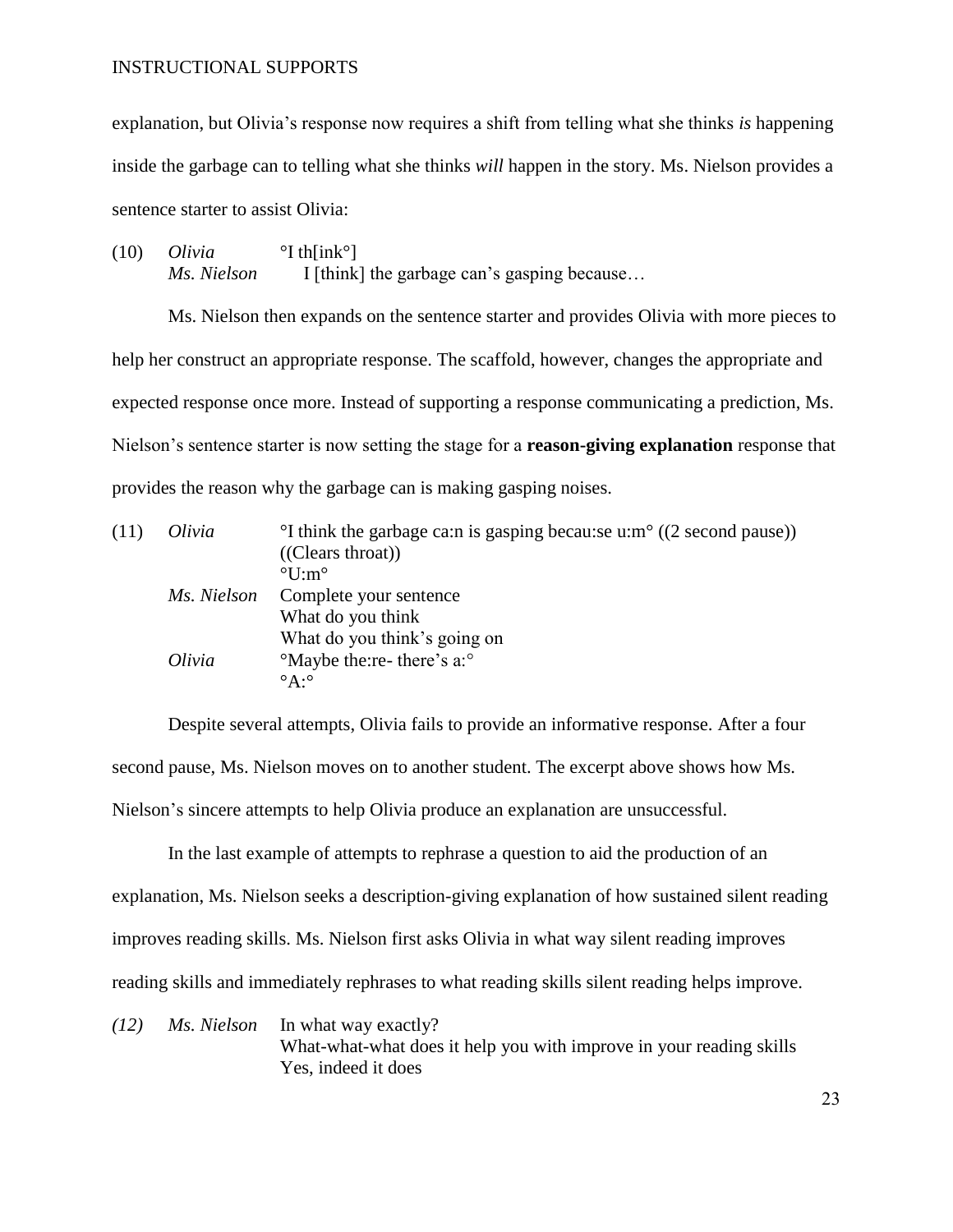# *Olivia* It improves the reading skills be- because: Mmmm

Instead of explaining *how* silent reading improves reading skills, Olivia's use of "because" signals an attempt to produce a reason-giving explanation stating *why* silent reading improves reading skills. Olivia's reason-giving explanation is incomplete and the rephrasing of questions did not facilitate the production of a reason-giving explanation.

# **Facilitating the Production of Explanations: Guiding Questions and a Sentence Starter**

As mentioned above, I found only two instances where instructional supports served their intended purpose – facilitating the oral production of explanations. Both instances occurred with the support of guiding questions and were produced by Dominic and Tommy, two students identified as successful in language arts. Tommy's production was facilitated by a guiding question and a sentence starter.

In the excerpt below, Ms. Nielson is facilitating a whole class discussion about the book *Dear Mr. Henshaw* by Beverly Cleary. Ms. Nielson is asking the class to identify the main idea of the book and directs her question at Dominic.

| (13) | Ms. Nielson Okay alright good. Let's see what about, Dominic? What would you |                                                                         |
|------|------------------------------------------------------------------------------|-------------------------------------------------------------------------|
|      |                                                                              | say the mai:n idea-                                                     |
|      | Dominic                                                                      | -I think the main idea is Leigh Bots is writing to his favorite author? |
|      | Ms. Nielson                                                                  | Why?                                                                    |
|      | <i>Dominic</i>                                                               | Becaus: e he likes the books that Hens-, Mr. Henshaw wrote.             |
|      | Ms. Nielson                                                                  | Okay. Alright, anybody else with an idea of what the main idea is?      |

Dominic shares that he thinks the main idea of the book is that Leigh Botts is writing to his favorite author. Ms. Nielson guides Dominic to provide a reason-giving explanation. By posing the guiding question "Why?", Ms. Nielson is presumably seeking the reason why Dominic thinks the main idea is that Leigh is writing a letter to his favorite author. Dominic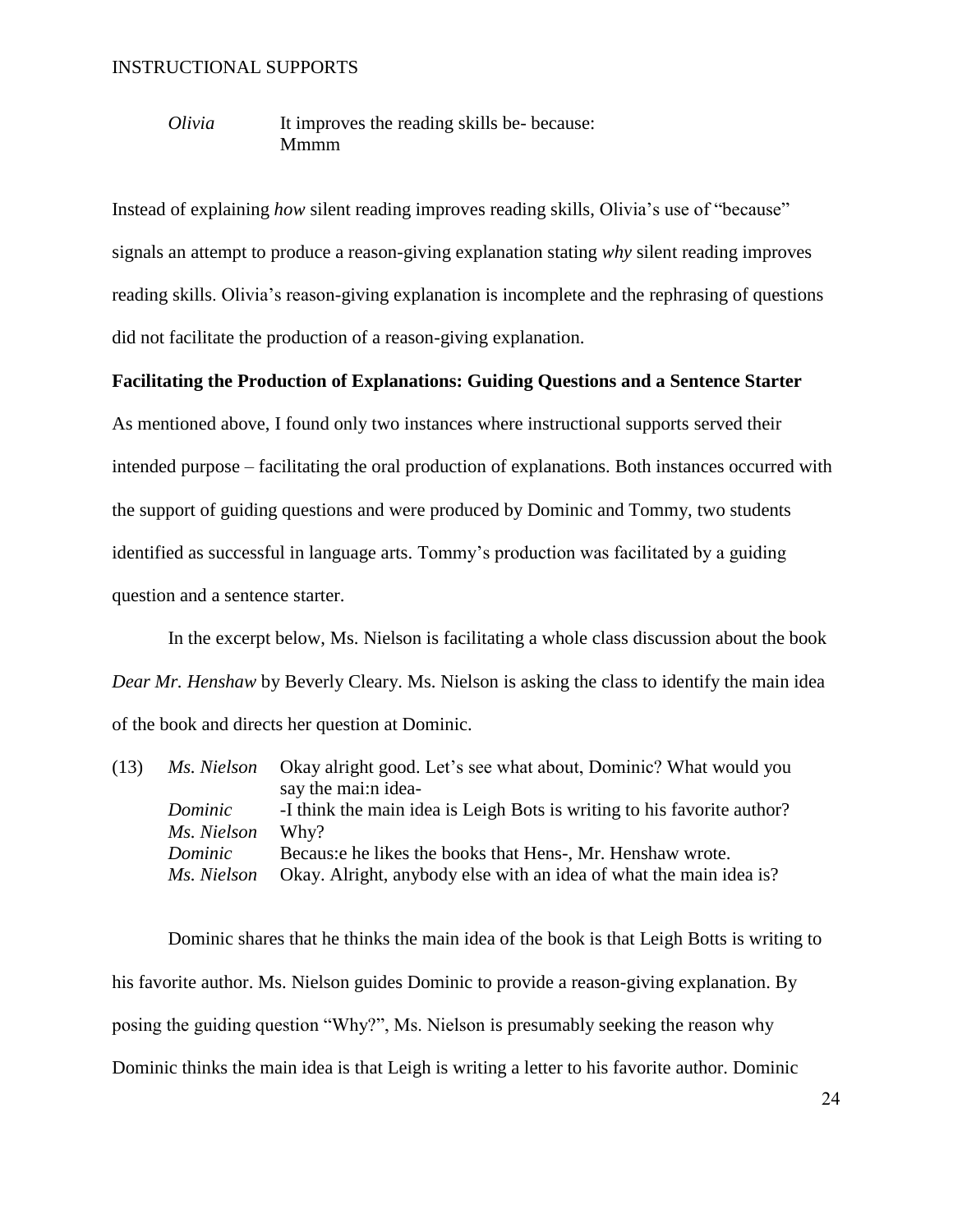responds with a complete reason-giving explanation of why Leigh is writing to his favorite author, but does not provide a reason-giving explanation detailing why he thinks that is the main idea. Ms. Nielson signals her acceptance of the explanation via her statement of "okay" and moving on to other students. Ms. Nielson's guiding question is successful in that it facilitated Dominic's production of a reason-giving explanation, but it is unclear if the brief "Why" guiding question elicited an explanation for the question Ms. Nielson sought.

The second instance of instructional supports facilitating the production of an explanation occurred with a joint guiding question and sentence starter. Tommy is summarizing chapter 11 in his oral presentation of the book *Dear Mr. Henshaw*.

(14) *Tommy* Chapter 11. Leigh was so happy when Bill Botts came to visit him. And it was touching and heartbreaking and  $\pounds$  heartwa: rming  $\pounds$ One of the most important chapters was chapter eleven becau:se It was the last chapter and u:h um It was death defying a:nd Really sad

Immediately following his summary, Ms. Nielson asks Tommy "why?" and provides a sentence starter to aid his reason-giving explanation.

| (15) | Ms. Nielson | Why?                                                                  |  |
|------|-------------|-----------------------------------------------------------------------|--|
|      |             | Because                                                               |  |
|      | Tommy       | Becau: se um Leigh's mom said no to Bill Botts because he asked uh uh |  |
|      |             | Bonnie Botts to marry him                                             |  |
|      | Ms. Nielson | Right                                                                 |  |
|      |             | And so that's why you thought it was sad                              |  |
|      |             | Okay                                                                  |  |
|      |             |                                                                       |  |

Tommy responds to the guiding question and uses the sentence starter to explain why he thought chapter 11 was really sad. Excerpt (15) shows how the joint guiding question and sentence starter served to facilitate Tommy's production of an explanation.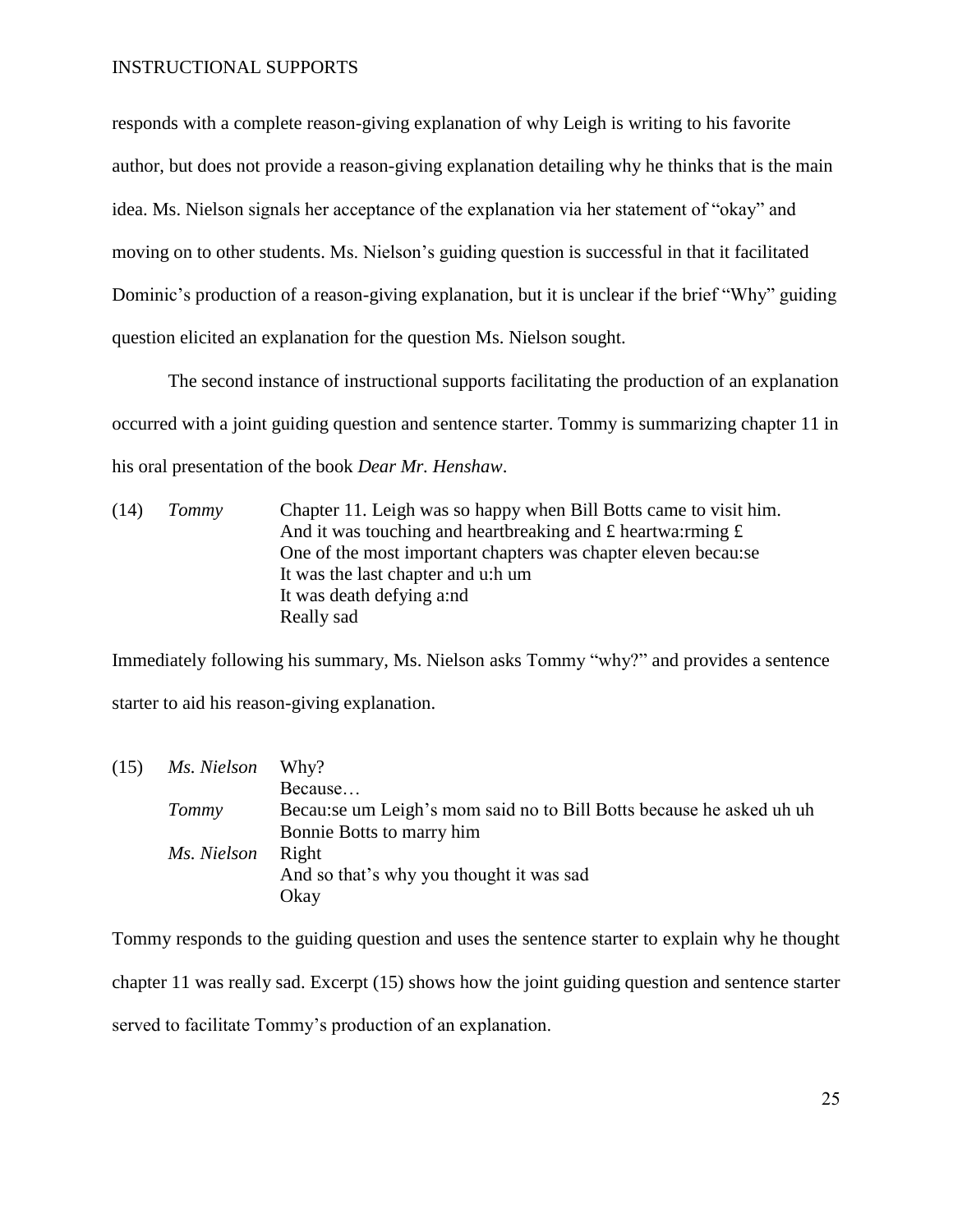#### **Discussion and Implications**

This study examined how specific instructional supports facilitate or constrain EB's oral production of explanations*.* I found that the classroom teacher used sentence starters and questions to support students' production of explanations. The sentence starters and questions, however, were often what Athanases and de Oliveira (2014) term routine supports and not instructional scaffolds contingent on student need. The routine supports often inadvertently undermined EBs' opportunities to explain. This finding supports existing scholarship showing that instructional supports that do not scaffold can limit EBs' access to and engagement with academic content.

Generally, the students produced few explanations in communication with the teacher. What factors might explain the low presence of explanations? One possible explanation is that emergent bilinguals are not yet able to produce explanations at the same rate as other speech acts. An alternative explanation is that EBs do not have as many opportunities to produce explanations. While the present study was not designed to measure academic speech act development over time, my findings corroborate Valdés et al's (2010) findings that explanations are not as prevalent in emergent bilinguals' academic speech act production as other academic speech acts. It is unclear, however, if this is because explanations are more difficult to produce, or if there are just not as many opportunities that require explanations in  $4<sup>th</sup>$  grade classroom interactions, particularly in student – teacher communication.

EBs in this study were expected to produce explanations that were implicitly cued by sentence starters; it is important that we consider sentence starters' effect on student language use. Do sentence starters help students struggling with the English language expected in the classroom? Or, on the contrary, do sentence starters, particularly when used without preceding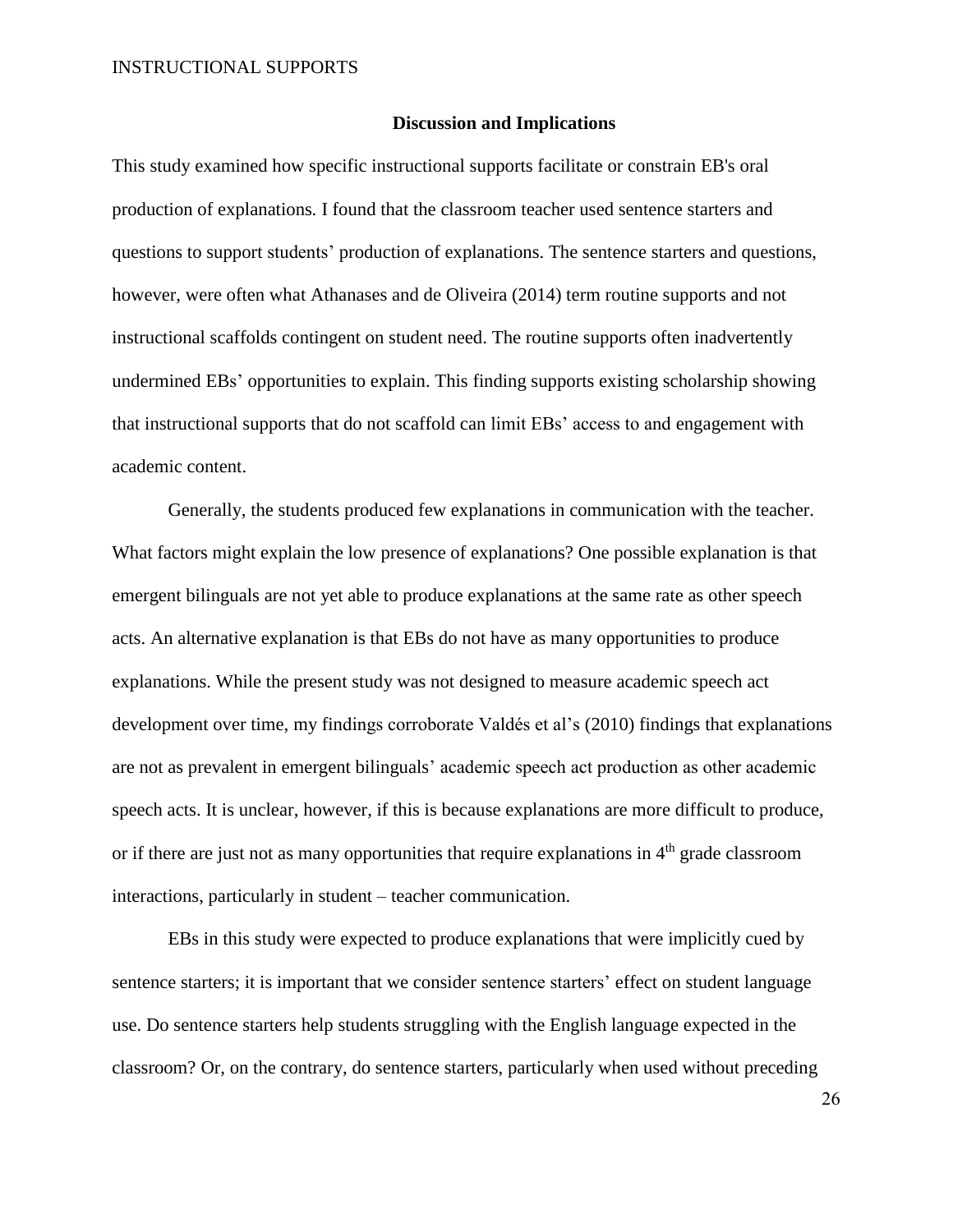questions, impede the production of the expected speech acts? For example, do students acquiring English recognize the implicit question embedded in the sentence starter, or do they have to work harder to identify the question, arrive at a response and then attempt to fit their response into the sentence starter?

These questions are especially important given that only three students produced all explanations with instructional supports in communication with the teacher and all three students were identified as successful in language arts. Dominic, Olivia and Tommy were among the highest performing EBs in language arts and their opportunities to produce explanations were constrained with the teacher provided instructional supports. How might EBs identified as struggling fare if tasked with identifying and producing speech acts implicitly cued by instructional supports such as sentence starters? More research is needed that examines whether and how instructional supports facilitate struggling EBs' production of intended speech acts.

The use of sentence starters to aid emergent bilingual talk appears to be quite popular among teachers and professional development programs (E.L. Achieve: Creating Effective Systems for English Learners, 2014; Echevarria, Vogt, & Short, 2008; Kinsella, 2013) despite the absence of empirical evidence to prove their effectiveness. The communicative exchanges shared in this article show that by emphasizing the use of sentence starters, sentence production overshadowed the need for an underlying understanding of the concepts the students were expected to discuss. Future research on instructional supports, and sentence starters specifically, should study if and how the supports enable the expression of students' understanding of concepts.

Furthermore, the exchanges in this article reveal that if sentence starters are meant to support student talk, they should be used thoughtfully and cautiously. de Oliveira and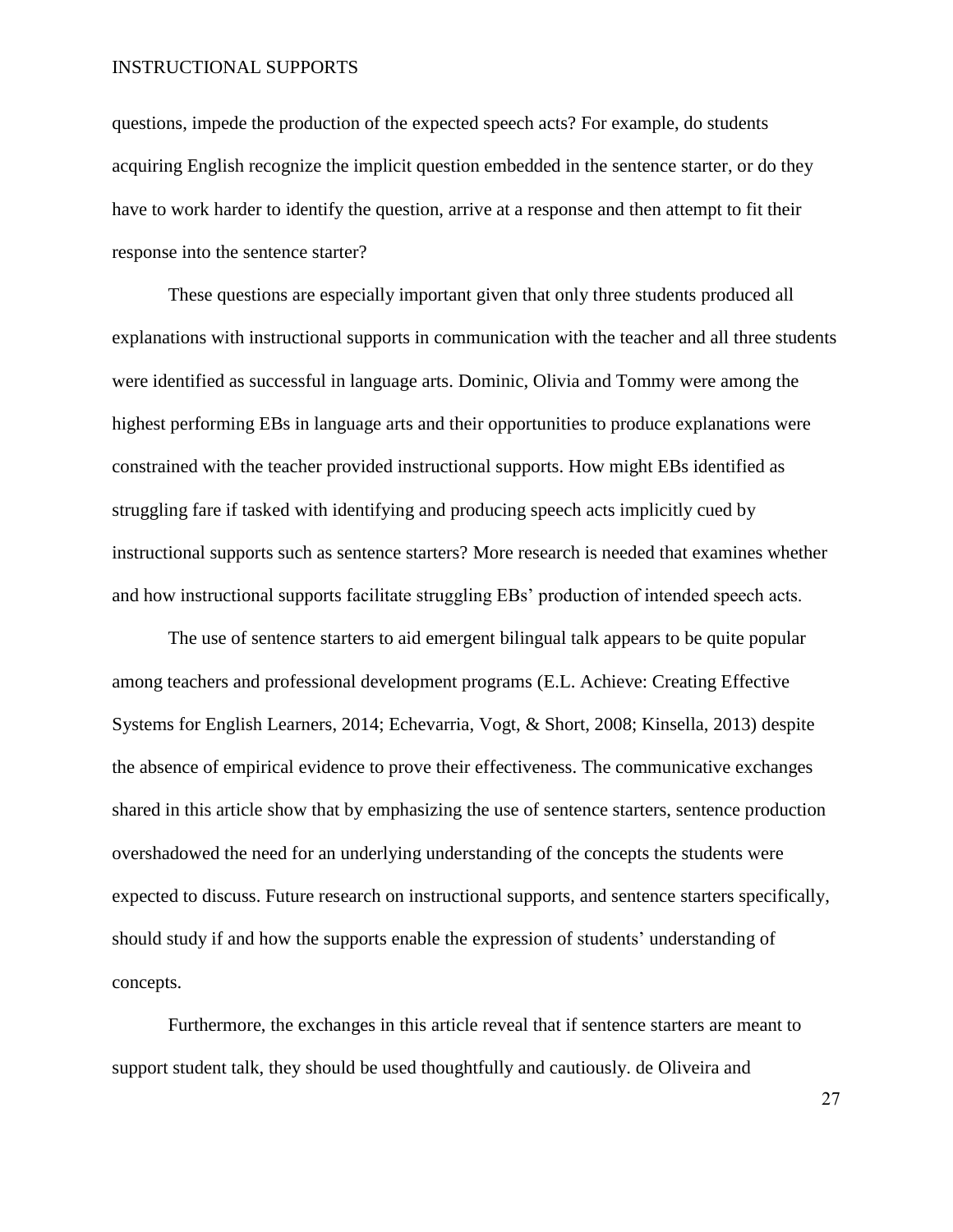Athanases's (2017) guiding questions in their framework to reenvision instructional scaffolding could support teachers' thoughtful and cautious use of sentence starters. Teachers might consider the following: (1) does *this* particular student need the sentence starters? (2) will this specific sentence starter enable students to meet the lesson objectives? and (3) how can we use this sentence starter for interactive and responsive communication? In addition, I encourage teachers to consider if the type of question and response that the sentence starter is cuing is in fact eliciting the response sought. Asking a question and then requiring that students use a sentence starter that does not quite address the question type confuses students and inhibits their responses; it could be especially detrimental to EBs.

Like so many conscientious teachers, Ms. Nielson worked to rephrase her question to support Olivia's response. What Ms. Nielson did not realize, however, is that by changing the question, she was simultaneously changing the appropriate response. Not only did the change in question cause a change in the appropriate response, but also altering the question changed the response from an explanation to a description and back to explanation again. While a teacher's attempt to alter a question to adapt to a student's degree of understanding could be contingent scaffolding, the altering of questions in excerpts  $7 - 11$  above, did not respond to Olivia's need for support. The first rephrasing of a question latched onto Olivia's reason-giving explanation before she completed her utterance and before she demonstrated a need for the support. The following attempts at support were two rephrased questions and one sentence starter that each called for different responses in rapid succession without providing Olivia an opportunity to respond to the first before the following support was delivered.

As teachers, we are required to "think on our feet" and to try different strategies to assist our students. I have no doubt that during my time in the elementary classroom I tried to help my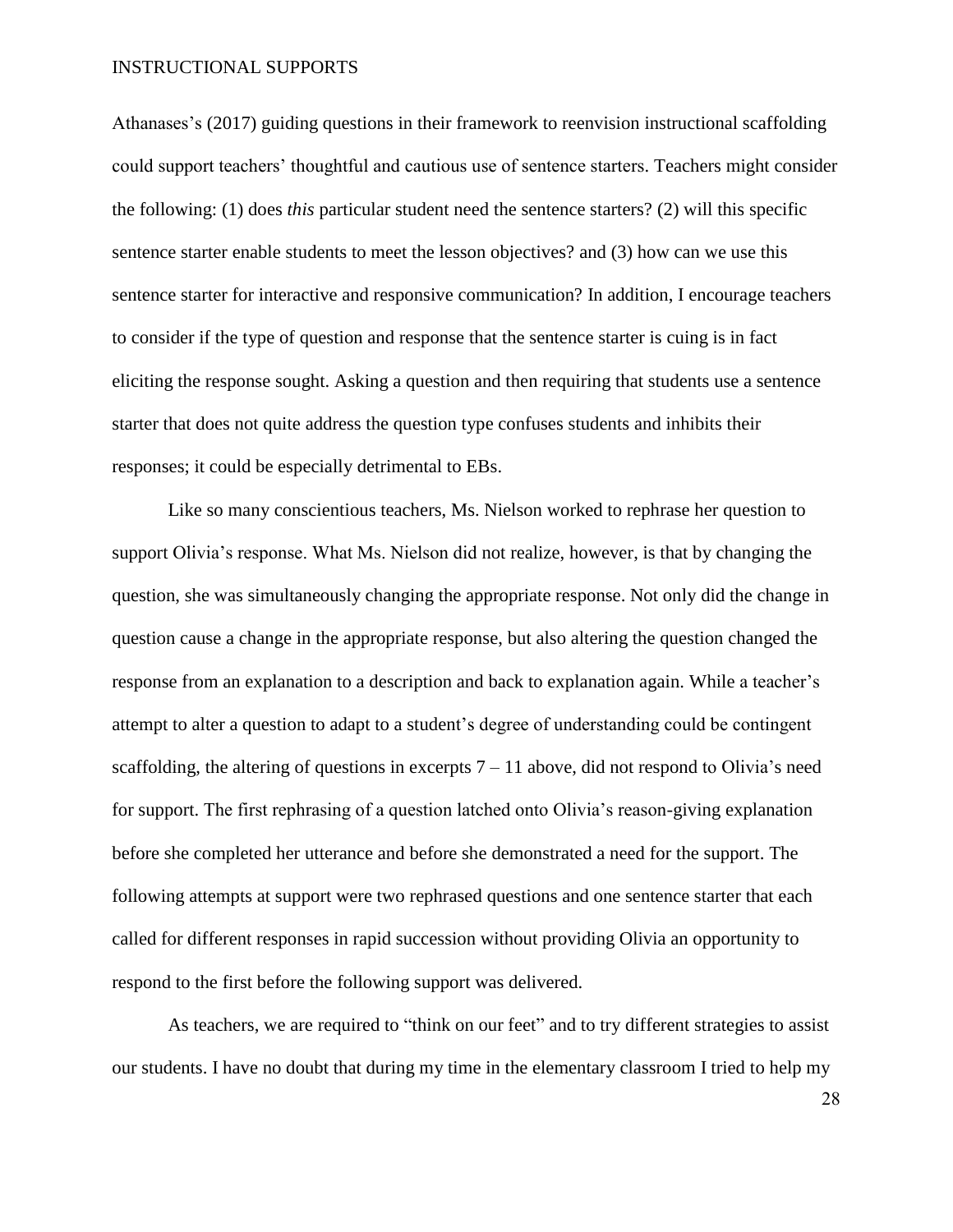emergent bilinguals in similar ways. If one question did not elicit the desired response, I would try another one. Results from this study highlight the importance of paying close attention to what we are asking our students to do. Might our students, particularly our emergent bilinguals, be struggling to respond because they are confused about which question or sentence starter to respond to, as opposed to because they do not know *how* to craft a response? Or, might students be confused because the question or sentence starter *is* confusing and would, in fact, confuse even the most eloquent and fluent English speakers?

Results from this study reveal that supporting emergent bilinguals to meet the CCSS will require researchers and teachers to refine their current understanding of what is meant by explaining. By refining their understanding of what it means to explain in language arts, researchers can better study student production of explanations and teachers will be wellpositioned to provide explicit instruction on what explaining is and how to explain in language arts.

By investigating how emergent bilinguals produced explanations when talking with the classroom teacher, analysis revealed that cues to explain are used loosely. The quick changes in teacher cues suggest that teachers may not recognize how changing a question or sentence starter function signals a change in response. Furthermore, teachers may not recognize the added challenge that rapidly changing questions add to EBs' attempts to provide an appropriate response. Teacher self-study of language use in classroom interactions with emergent bilinguals might help teachers understand the inextricable relationship between teacher and emergent bilingual talk. Thereafter, educators can begin to have deeper conversations about what it means to explain in language arts and how to use instructional scaffolds to increase opportunities for their production.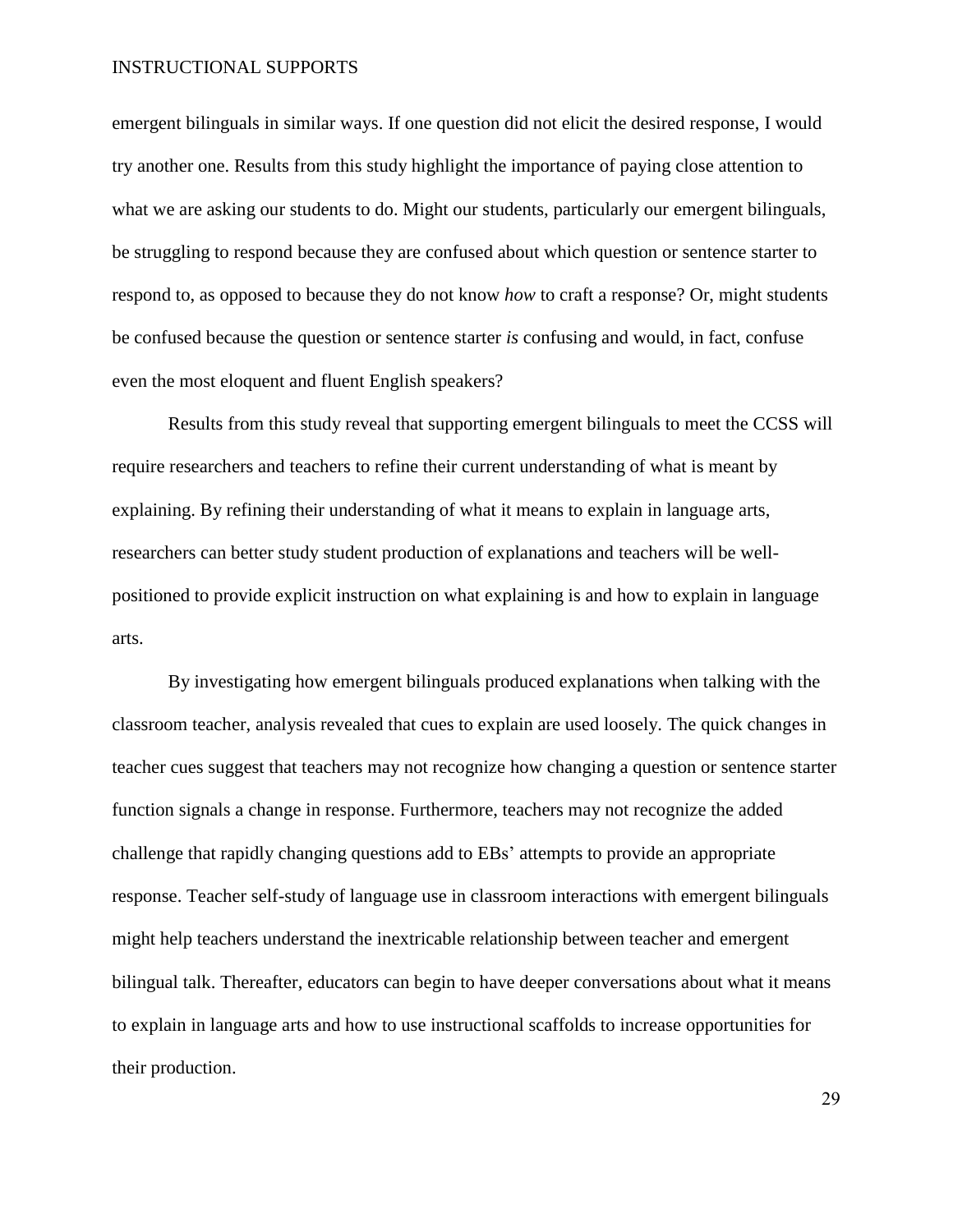# **Appendix**

# **Conversation Analysis Transcription Conventions**

| [Overlapping talk]        | Two or more people talking simultaneously                                 |  |
|---------------------------|---------------------------------------------------------------------------|--|
| $=$                       | Latching indicates no silence between two turns or two parts of a<br>turn |  |
|                           | Stretching of a sound                                                     |  |
| <b>LOUD TALK</b>          | All caps indicate loud talk, including shouting                           |  |
| °Quiet/soft voice°        | Indicates quiet or soft voice, but not a whisper                          |  |
| °°Whisper®                | Indicates whispering                                                      |  |
|                           | Indicates self-interruption or cut-off                                    |  |
| $\mathbf f$               | Indicates use of smiley voice                                             |  |
| $\#$                      | Indicates creaky voice, signals upset                                     |  |
|                           | Indicates tremulous voice, can also signal upset                          |  |
| hah/heh/hih/huh           | Indicates laughter                                                        |  |
| ((description of events)) | Words inside double parentheses describe events                           |  |
| (possible hearing)        | Words inside single parentheses indicate a possible hearing               |  |
| >speedy delivery<         | Indicates faster delivery compared to the surrounding talk                |  |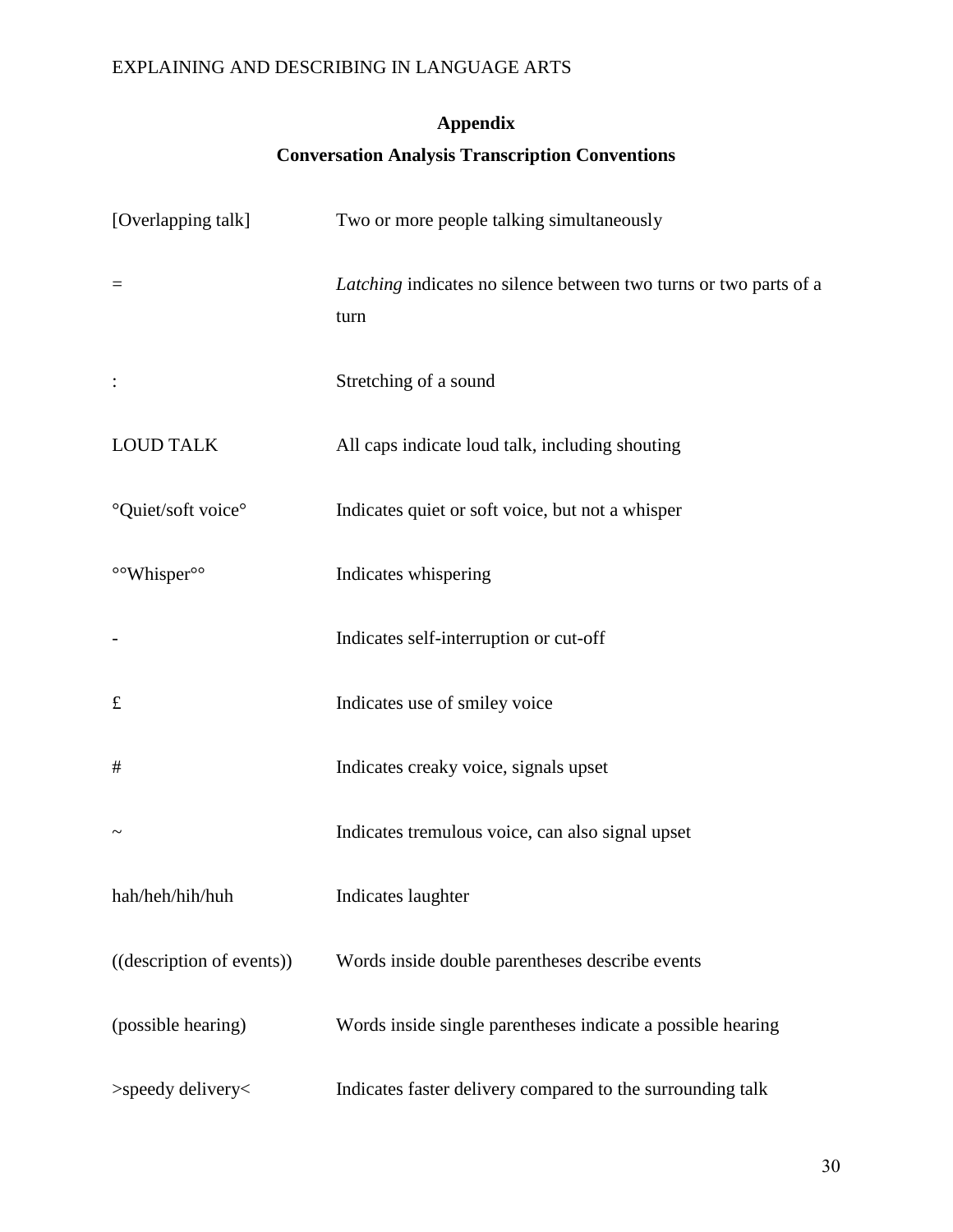#### References

- Athanases, S. Z., & de Oliveira, L. C. (2014). Scaffolding Versus Routine Support for Latina/o Youth in an Urban School: Tensions in Building Toward Disciplinary Literacy. *Journal of Literacy Research, 46*(2), 263-299. doi:10.1177/1086296X14635328
- Berland, L. K., & McNeill, K. L. (2012). For whom is argument and explanation a necessary distinction? A response to Osborne and Patterson. *Science Education, 96*(5), 808-813. doi:10.1002/sce.21000
- Bunch, G. C. (2014). The Language of Ideas and the Language of Display: Reconceptualizing "Academic Language" in Linguistically Diverse Classrooms. *International Multilingual Research Journal, 8*(1), 70-86. doi:10.1080/19313152.2014.852431
- Common Core State Standards Initiative. (2014). English Language Arts Standards, Reading: Literature, Grade 4. Retrieved from<http://www.corestandards.org/ELA-Literacy/RL/4/>
- Daniel, S. M., Martin Beltrán, M., Peercy, M. M., & Silverman, R. (2015). Moving Beyond Yes or No: Shifting From Over - Scaffolding to Contingent Scaffolding in Literacy Instruction With Emergent Bilingual Students. *TESOL Journal*. doi:10.1002/tesj.213
- de Oliveira, L. C., & Athanases, S. Z. (2017). A Framework to Reenvision Instructional Scaffolding for Linguistically Diverse Learners. *Journal of Adolescent & Adult Literacy, 61*(2), 123-129. doi:10.1002/jaal.663
- Donato, R. (1994). Collective scaffolding in second language learning. In J. P. Lantolf & G. Appel (Eds.), *Vygotskian approaches to second language research* (pp. 33-56).
- E.L. Achieve: Creating Effective Systems for English Learners. (2014). Constructing Meaning Retrieved from<http://www.elachieve.org/faqs/69-constructing-meaning.html>
- Echevarria, J., Vogt, M., & Short, D. J. (2008). *Making content comprehensible for English learners: The SIOP Model* (3rd ed.). Boston, MA: Pearson.
- Faye, J. (2007). The Pragmatic-Rhetorical Theory of Explanation. In J. Persson & P. Ylikoski (Eds.), *Rethinking Explanation* (Vol. 252, pp. 43-68). Dordrecht, The Netherlands: Springer.
- Hepburn, A., & Bolden, G. B. (2013). The Conversation Analytic Approach to Transcription. In J. Sidnell & T. Stivers (Eds.), *The Handbook of Conversation Analysis* (First Edition ed., pp. 57-76): Blackwell Publishing Ltd.
- Horwood, R. H. (1988). Explanation and description in science teaching. *Science Education, 72*(1), 41-49. doi:10.1002/sce.3730720104
- Johnson, M. (2004). *A Philosophy of Second Language Acquisition*. New Haven, CT: Yale University Press.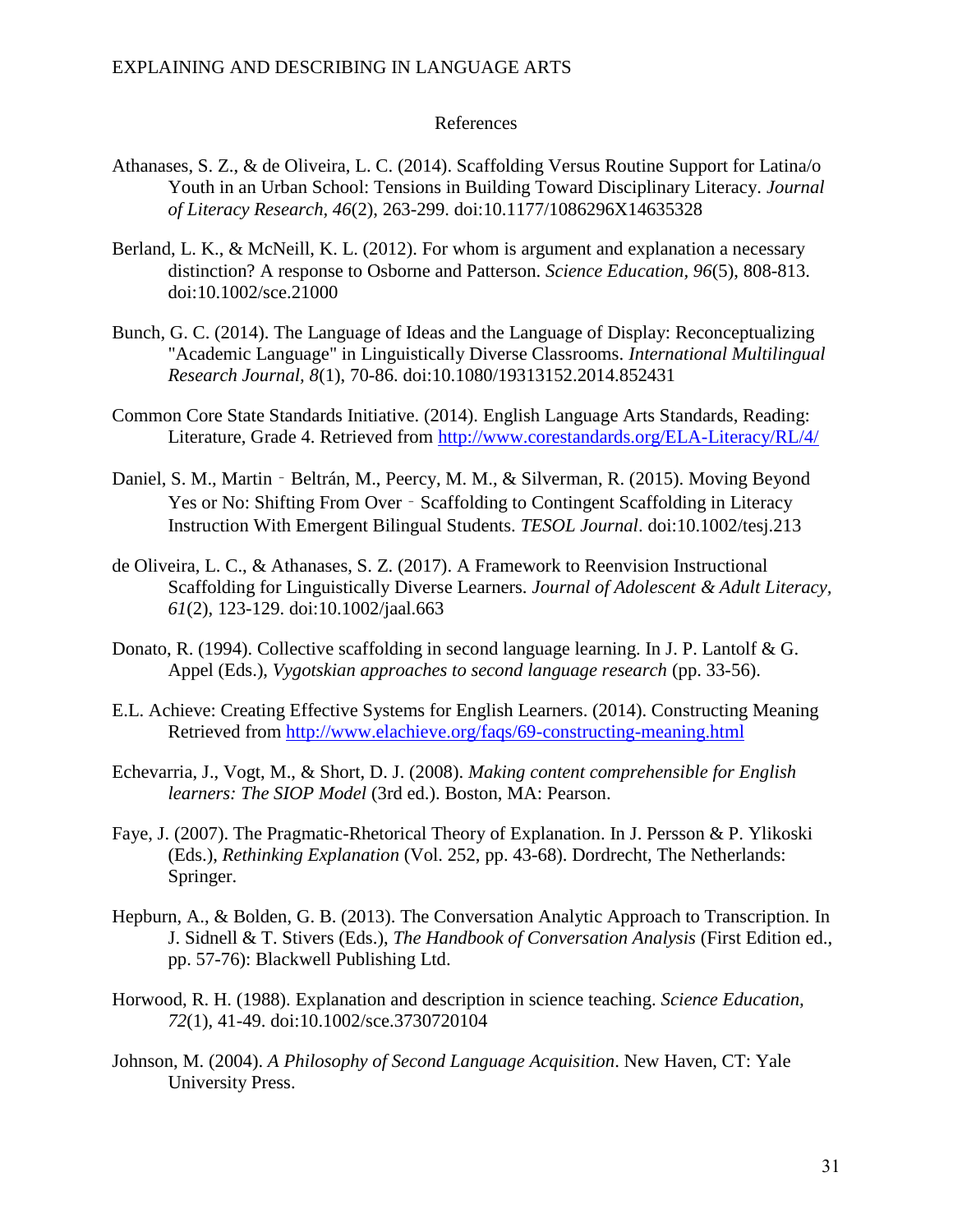- Kibler, A. (2011). Casi Nomás Me Dicen Qué Escribir/They Almost Just Tell Me What to Write: A Longitudinal Analysis of Teacher-Student Interactions in a Linguistically Diverse Mainstream Secondary Classroom. *Journal of Education, 191*(1), 45-58.
- Kibler, A. (2017). Peer Interaction and Learning in Multilingual Settings From a Sociocultural Perspective: Theoretical Insights. *International Multilingual Research Journal, 11*(3), 199-203. doi:10.1080/19313152.2017.1328970
- Kibler, A. K., Walqui, A., & Bunch, G. C. (2015). Transformational opportunities: Language and literacy instruction for English language learners in the common core era in the United States. *TESOL Journal, 6*(1), 9-35.
- Kinsella, K. (2013). *Academic Vocabular Toolkit: Mastering High-Use Words for Academic Achievement*. Boston, MA: National Geographic Learning.
- Martin-Beltrán, M., Daniel, S., Peercy, M., & Silverman, R. (2017). Developing a Zone of Relevance: Emergent Bilinguals' Use of Social, Linguistic, and Cognitive Support in Peer-Led Literacy Discussions. *International Multilingual Research Journal, 11*(3), 152- 156. doi:10.1080/19313152.2017.1330061
- McNeill, K. L. (2011). Elementary students' views of explanation, argumentation, and evidence, and their abilities to construct arguments over the school year. *Journal of Research in Science Teaching, 48*(7), 793-823. doi:10.1002/tea.20430
- Osborne, J., & Patterson, A. (2011). Scientific Argument and Explanation: A Necessary Distinction? *Science Education, 95*(4), 627-638. doi:10.1002/sce.20438
- Osborne, J., & Patterson, A. (2012). Authors' response to "For whom is argument and explanation a necessary distinction? A response to Osborne and Patterson" by Berland and McNeill. *Science Education, 96*(5), 814-817. doi:10.1002/sce.21034
- Parsons, S. A. (2012). Adaptive Teaching in Literacy Instruction: Case Studies of Two Teachers. *Journal of Literacy Research, 44*(2), 149-170. doi:10.1177/1086296X12440261
- Rodriguez-Mojica, C. (2018). From Test Scores to Language Use: Emergent Bilinguals using English to Accomplish Academic Tasks. *International Multilingual Research Journal, 12*(1), 31-61. doi:10.1080/19313152.2017.1389222
- Rolstad, K. (2017). Second language instructional competence. *International Journal of Bilingual Education and Bilingualism, 20*(5), 487-509. doi:10.1080/13670050.2015.1057101
- Valdés, G., Capitelli, S., & Alvarez, L. (2010). *Latino Children Learning English: Steps in the Journey*. New York, NY: Teachers College Press.
- van de Pol, J., Volman, M., & Beishuizen, J. (2010). Scaffolding in Teacher-Student Interaction: A Decade of Research. *Educational Psychology Review, 22*(3), 271-296. doi:10.1007/s10648-010-9127-6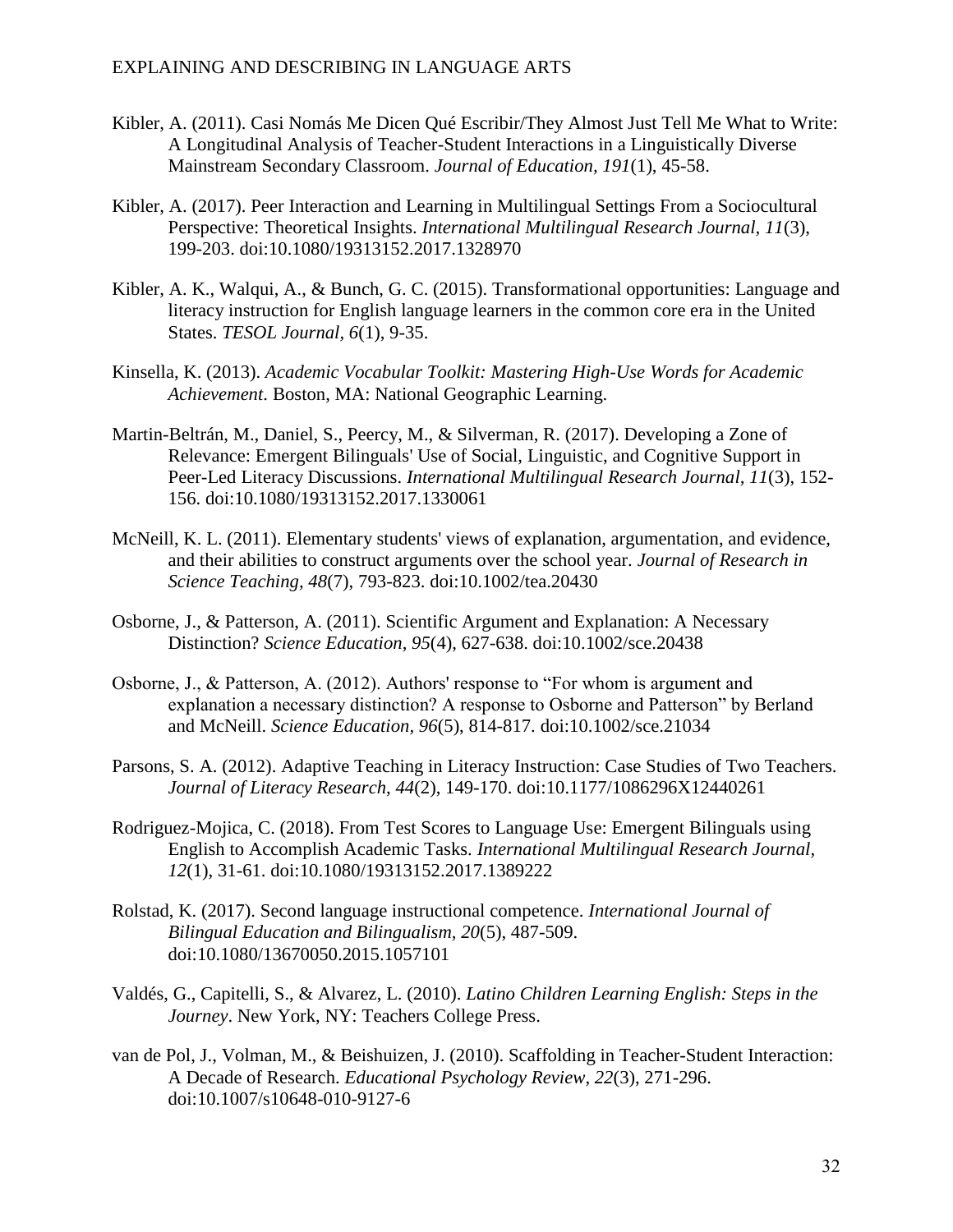- Walqui, A. (2006). Scaffolding instruction for English language learners: A conceptual framework. *International Journal of Bilingual Education and Bilingualism, 9*(2), 159- 180. doi:10.1080/13670050608668639
- Walqui, A., & van Lier, L. (2010). *Scaffolding the Academic Success of English Language Learners: A pedagogy of promise*. San Francisco, CA: WestEd.
- Wiley, T. G., & Rolstad, K. (2014). The Common Core State Standards and the Great Divide. *International Multilingual Research Journal, 8*(1), 38-55. doi:10.1080/19313152.2014.852428
- Wood, D., Bruner, J. S., & Ross, G. (1976). The role of tutoring in problem solving. *Journal of child psychology and psychiatry, 17*(2), 89-100.